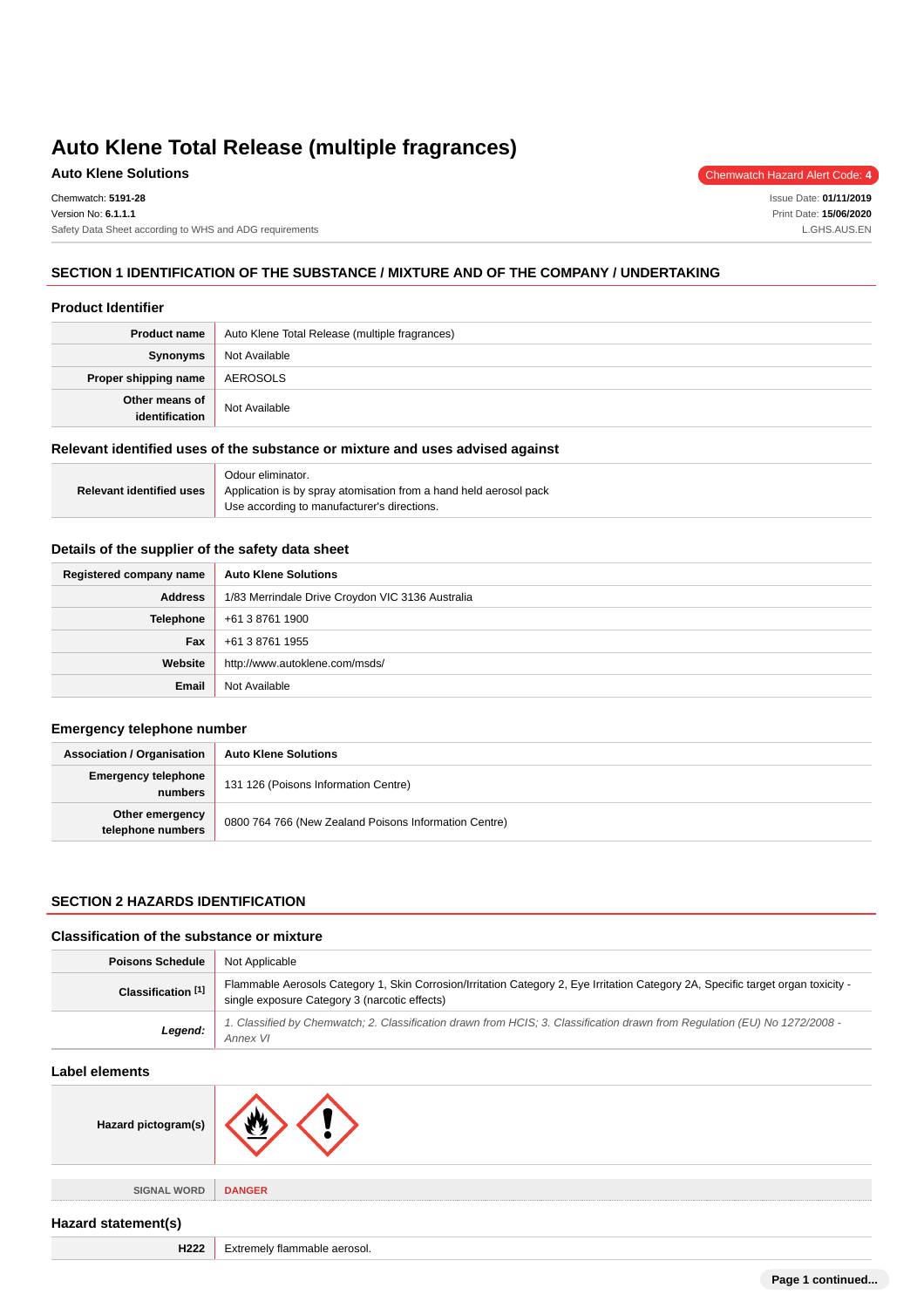## Issue Date: **01/11/2019** Print Date: **15/06/2020**

## **Auto Klene Total Release (multiple fragrances)**

| H315   | Causes skin irritation.                        |
|--------|------------------------------------------------|
| H319   | Causes serious eye irritation.                 |
| H336   | May cause drowsiness or dizziness.             |
| AUH044 | Risk of explosion if heated under confinement. |

## **Precautionary statement(s) Prevention**

| P210             | Keep away from heat/sparks/open flames/hot surfaces. - No smoking.         |
|------------------|----------------------------------------------------------------------------|
| P <sub>211</sub> | Do not spray on an open flame or other ignition source.                    |
| P <sub>251</sub> | Pressurized container: Do not pierce or burn, even after use.              |
| P <sub>271</sub> | Use only outdoors or in a well-ventilated area.                            |
| P <sub>261</sub> | Avoid breathing mist/vapours/spray.                                        |
| P280             | Wear protective gloves/protective clothing/eye protection/face protection. |

## **Precautionary statement(s) Response**

| P321           | Specific treatment (see advice on this label).                                                                                   |
|----------------|----------------------------------------------------------------------------------------------------------------------------------|
| P362           | Take off contaminated clothing and wash before reuse.                                                                            |
| P305+P351+P338 | IF IN EYES: Rinse cautiously with water for several minutes. Remove contact lenses, if present and easy to do. Continue rinsing. |
| P312           | Call a POISON CENTER or doctor/physician if you feel unwell.                                                                     |
| P337+P313      | If eye irritation persists: Get medical advice/attention.                                                                        |
| P302+P352      | IF ON SKIN: Wash with plenty of water.                                                                                           |
| P304+P340      | IF INHALED: Remove victim to fresh air and keep at rest in a position comfortable for breathing.                                 |
| P332+P313      | If skin irritation occurs: Get medical advice/attention.                                                                         |

## **Precautionary statement(s) Storage**

| P405      | Store locked up.                                                                              |
|-----------|-----------------------------------------------------------------------------------------------|
|           | <b>P410+P412</b> Protect from sunlight. Do not expose to temperatures exceeding 50 °C/122 °F. |
| P403+P233 | Store in a well-ventilated place. Keep container tightly closed.                              |

## **Precautionary statement(s) Disposal**

**P501** Dispose of contents/container to authorised hazardous or special waste collection point in accordance with any local regulation.

## **SECTION 3 COMPOSITION / INFORMATION ON INGREDIENTS**

## **Substances**

See section below for composition of Mixtures

#### **Mixtures**

| <b>CAS No</b> | %[weight] | <b>Name</b>            |
|---------------|-----------|------------------------|
| 67-64-1       | < 75      | acetone                |
| 57-55-6       | $20$      | propylene glycol       |
| 68476-85-7.   | $20$      | hydrocarbon propellant |

## **SECTION 4 FIRST AID MEASURES**

| Description of first aid measures |                                                                                                                                                                                                                                                                                                                                                                                                                                                                                        |  |
|-----------------------------------|----------------------------------------------------------------------------------------------------------------------------------------------------------------------------------------------------------------------------------------------------------------------------------------------------------------------------------------------------------------------------------------------------------------------------------------------------------------------------------------|--|
| <b>Eye Contact</b>                | If aerosols come in contact with the eyes:<br>Immediately hold the eyelids apart and flush the eye continuously for at least 15 minutes with fresh running water.<br>Ensure complete irrigation of the eye by keeping eyelids apart and away from eye and moving the eyelids by occasionally<br>lifting the upper and lower lids.<br>Transport to hospital or doctor without delay.<br>► Removal of contact lenses after an eye injury should only be undertaken by skilled personnel. |  |
| <b>Skin Contact</b>               | If solids or aerosol mists are deposited upon the skin:<br>Flush skin and hair with running water (and soap if available).<br>▶ Remove any adhering solids with industrial skin cleansing cream.<br>DO NOT use solvents.<br>▶ Seek medical attention in the event of irritation.                                                                                                                                                                                                       |  |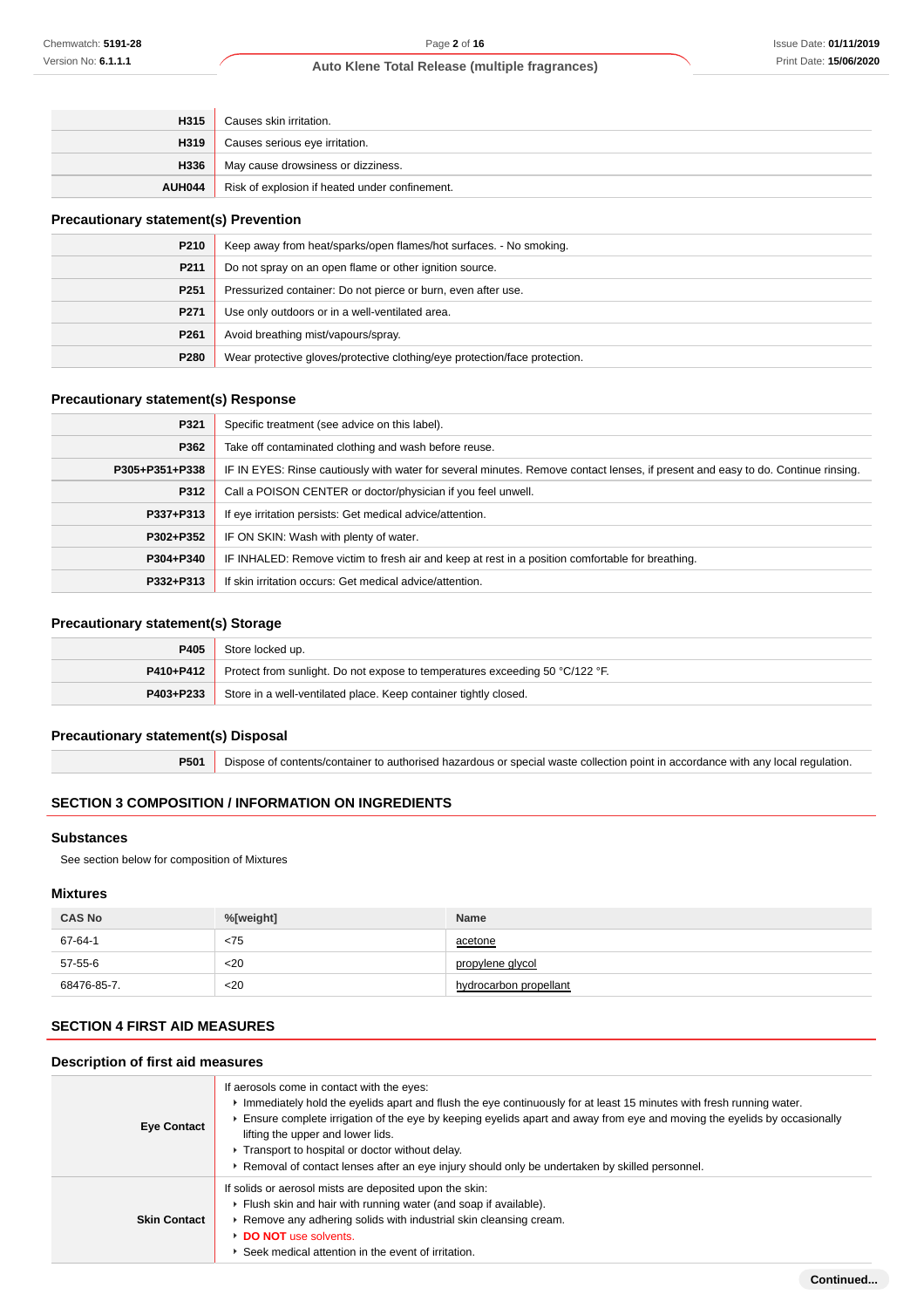| Inhalation | If aerosols, fumes or combustion products are inhaled:<br>$\triangleright$ Remove to fresh air.<br>Lay patient down. Keep warm and rested.<br>► Prostheses such as false teeth, which may block airway, should be removed, where possible, prior to initiating first aid<br>procedures.<br>If breathing is shallow or has stopped, ensure clear airway and apply resuscitation, preferably with a demand valve<br>resuscitator, bag-valve mask device, or pocket mask as trained. Perform CPR if necessary.<br>Transport to hospital, or doctor. |
|------------|--------------------------------------------------------------------------------------------------------------------------------------------------------------------------------------------------------------------------------------------------------------------------------------------------------------------------------------------------------------------------------------------------------------------------------------------------------------------------------------------------------------------------------------------------|
| Ingestion  | ▶ Not considered a normal route of entry.                                                                                                                                                                                                                                                                                                                                                                                                                                                                                                        |

#### **Indication of any immediate medical attention and special treatment needed**

Treat symptomatically.

- To treat poisoning by the higher aliphatic alcohols (up to C7):
	- Gastric lavage with copious amounts of water.
- It may be beneficial to instill 60 ml of mineral oil into the stomach.
- Oxygen and artificial respiration as needed.
- Electrolyte balance: it may be useful to start 500 ml. M/6 sodium bicarbonate intravenously but maintain a cautious and conservative attitude toward electrolyte replacement unless shock or severe acidosis threatens.
- $\triangleright$  To protect the liver, maintain carbohydrate intake by intravenous infusions of glucose.
- Haemodialysis if coma is deep and persistent. [GOSSELIN, SMITH HODGE: Clinical Toxicology of Commercial Products, Ed 5)
- -----------------------------------------------------------------

-----------------------------------------------------------------

### BASIC TREATMENT

- Establish a patent airway with suction where necessary.
- Watch for signs of respiratory insufficiency and assist ventilation as necessary.
- Administer oxygen by non-rebreather mask at 10 to 15 l/min.
- **Monitor and treat, where necessary, for shock.**
- Monitor and treat, where necessary, for pulmonary oedema.
- Anticipate and treat, where necessary, for seizures.
- **DO NOT** use emetics. Where ingestion is suspected rinse mouth and give up to 200 ml water (5 ml/kg recommended) for dilution where patient is able to swallow, has a strong gag reflex and does not drool.
- Give activated charcoal.

# ----------------------------------------------------------------- -----------------------------------------------------------------

## ADVANCED TREATMENT

- Consider orotracheal or nasotracheal intubation for airway control in unconscious patient or where respiratory arrest has occurred.
- **Positive-pressure ventilation using a bag-valve mask might be of use.**
- **Monitor and treat, where necessary, for arrhythmias.**
- Start an IV D5W TKO. If signs of hypovolaemia are present use lactated Ringers solution. Fluid overload might create complications.
- If the patient is hypoglycaemic (decreased or loss of consciousness, tachycardia, pallor, dilated pupils, diaphoresis and/or dextrose strip or glucometer readings below 50 mg), give 50% dextrose.
- Hypotension with signs of hypovolaemia requires the cautious administration of fluids. Fluid overload might create complications.
- **Drug therapy should be considered for pulmonary oedema.**
- $\blacktriangleright$  Treat seizures with diazepam.
- Proparacaine hydrochloride should be used to assist eye irrigation.
- -----------------------------------------------------------------

EMERGENCY DEPARTMENT -----------------------------------------------------------------

- Laboratory analysis of complete blood count, serum electrolytes, BUN, creatinine, glucose, urinalysis, baseline for serum aminotransferases (ALT and AST), calcium, phosphorus and magnesium, may assist in establishing a treatment regime. Other useful analyses include anion and osmolar gaps, arterial blood gases (ABGs), chest radiographs and electrocardiograph.
- Positive end-expiratory pressure (PEEP)-assisted ventilation may be required for acute parenchymal injury or adult respiratory distress syndrome.
- Acidosis may respond to hyperventilation and bicarbonate therapy.
- Haemodialysis might be considered in patients with severe intoxication.
- Consult a toxicologist as necessary. BRONSTEIN, A.C. and CURRANCE, P.L. EMERGENCY CARE FOR HAZARDOUS MATERIALS EXPOSURE: 2nd Ed. 1994

#### For C8 alcohols and above.

Symptomatic and supportive therapy is advised in managing patients.

For acute or short term repeated exposures to acetone:

- Symptoms of acetone exposure approximate ethanol intoxication.
- ▶ About 20% is expired by the lungs and the rest is metabolised. Alveolar air half-life is about 4 hours following two hour inhalation at levels near the Exposure Standard; in overdose, saturable metabolism and limited clearance, prolong the elimination half-life to 25-30 hours.
- ▶ There are no known antidotes and treatment should involve the usual methods of decontamination followed by supportive care.

[Ellenhorn and Barceloux: Medical Toxicology]

#### Management:

Measurement of serum and urine acetone concentrations may be useful to monitor the severity of ingestion or inhalation.

Inhalation Management:

- Maintain a clear airway, give humidified oxygen and ventilate if necessary.
- If respiratory irritation occurs, assess respiratory function and, if necessary, perform chest X-rays to check for chemical pneumonitis.
- Consider the use of steroids to reduce the inflammatory response.
- **F** Treat pulmonary oedema with PEEP or CPAP ventilation.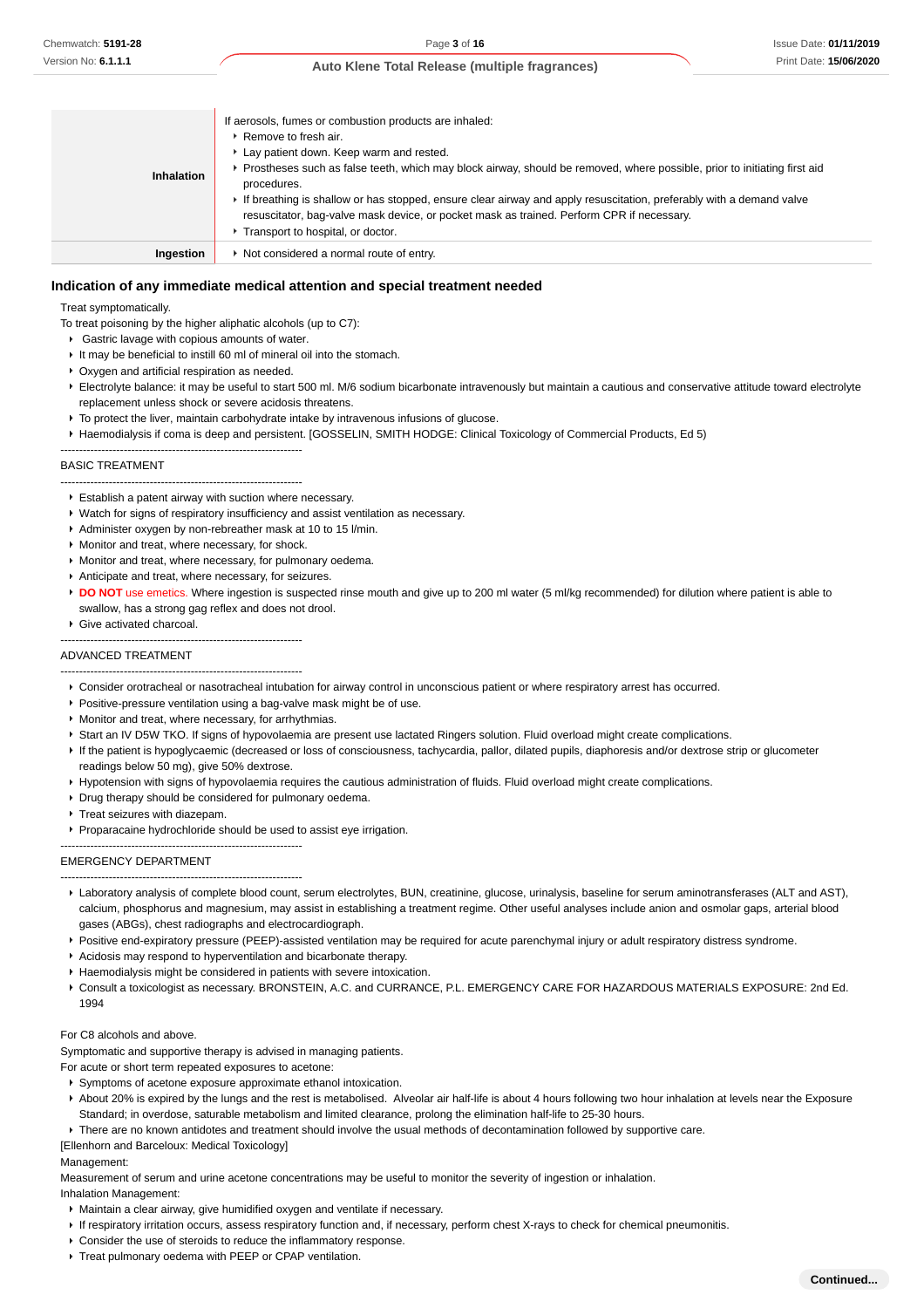Dermal Management:

- Remove any remaining contaminated clothing, place in double sealed, clear bags, label and store in secure area away from patients and staff.
- $\blacksquare$  Irrigate with copious amounts of water.
- An emollient may be required.
- Eye Management:
	- If Irrigate thoroughly with running water or saline for 15 minutes.
- Stain with fluorescein and refer to an ophthalmologist if there is any uptake of the stain.

Oral Management:

- No **GASTRIC LAVAGE OR EMETIC**
- **Encourage oral fluids.**

Systemic Management:

- Monitor blood glucose and arterial pH.
- Ventilate if respiratory depression occurs.
- If patient unconscious, monitor renal function.
- Symptomatic and supportive care.

The Chemical Incident Management Handbook:

Guy's and St. Thomas' Hospital Trust, 2000

BIOLOGICAL EXPOSURE INDEX

These represent the determinants observed in specimens collected from a healthy worker exposed at the Exposure Standard (ES or TLV): Determinant Comments Comments Comments Sampling Time **Index** Index Comments Acetone in urine **Acetone in urine 1998** Change End of shift **Acetone in urine 1998** Change End of shift **Acetone** in urine 1998 NS

NS: Non-specific determinant; also observed after exposure to other material

## **SECTION 5 FIREFIGHTING MEASURES**

#### **Extinguishing media**

**SMALL FIRE:**

Water spray, dry chemical or CO2

**LARGE FIRE:**

Water spray or fog.

#### **Special hazards arising from the substrate or mixture**

| <b>Fire Incompatibility</b> | Avoid contamination with oxidising agents i.e. nitrates, oxidising acids, chlorine bleaches, pool chlorine etc. as ignition may<br>result |
|-----------------------------|-------------------------------------------------------------------------------------------------------------------------------------------|
|                             |                                                                                                                                           |

## **Advice for firefighters**

| <b>Fire Fighting</b>         | Alert Fire Brigade and tell them location and nature of hazard.<br>• May be violently or explosively reactive.<br>• Wear breathing apparatus plus protective gloves.<br>▶ Prevent, by any means available, spillage from entering drains or water course.<br>If safe, switch off electrical equipment until vapour fire hazard removed.<br>► Use water delivered as a fine spray to control fire and cool adjacent area.<br>DO NOT approach containers suspected to be hot.<br>• Cool fire exposed containers with water spray from a protected location.<br>If safe to do so, remove containers from path of fire.<br>Equipment should be thoroughly decontaminated after use.                                                                                                                                               |
|------------------------------|-------------------------------------------------------------------------------------------------------------------------------------------------------------------------------------------------------------------------------------------------------------------------------------------------------------------------------------------------------------------------------------------------------------------------------------------------------------------------------------------------------------------------------------------------------------------------------------------------------------------------------------------------------------------------------------------------------------------------------------------------------------------------------------------------------------------------------|
| <b>Fire/Explosion Hazard</b> | Liquid and vapour are highly flammable.<br>▶ Severe fire hazard when exposed to heat or flame.<br>• Vapour forms an explosive mixture with air.<br>Severe explosion hazard, in the form of vapour, when exposed to flame or spark.<br>▶ Vapour may travel a considerable distance to source of ignition.<br>► Heating may cause expansion or decomposition with violent container rupture.<br>Aerosol cans may explode on exposure to naked flames.<br>▶ Rupturing containers may rocket and scatter burning materials.<br>▶ Hazards may not be restricted to pressure effects.<br>• May emit acrid, poisonous or corrosive fumes.<br>• On combustion, may emit toxic fumes of carbon monoxide (CO).<br>Combustion products include:<br>carbon dioxide (CO2)<br>other pyrolysis products typical of burning organic material. |
| <b>HAZCHEM</b>               | Not Applicable                                                                                                                                                                                                                                                                                                                                                                                                                                                                                                                                                                                                                                                                                                                                                                                                                |

## **SECTION 6 ACCIDENTAL RELEASE MEASURES**

## **Personal precautions, protective equipment and emergency procedures**

See section 8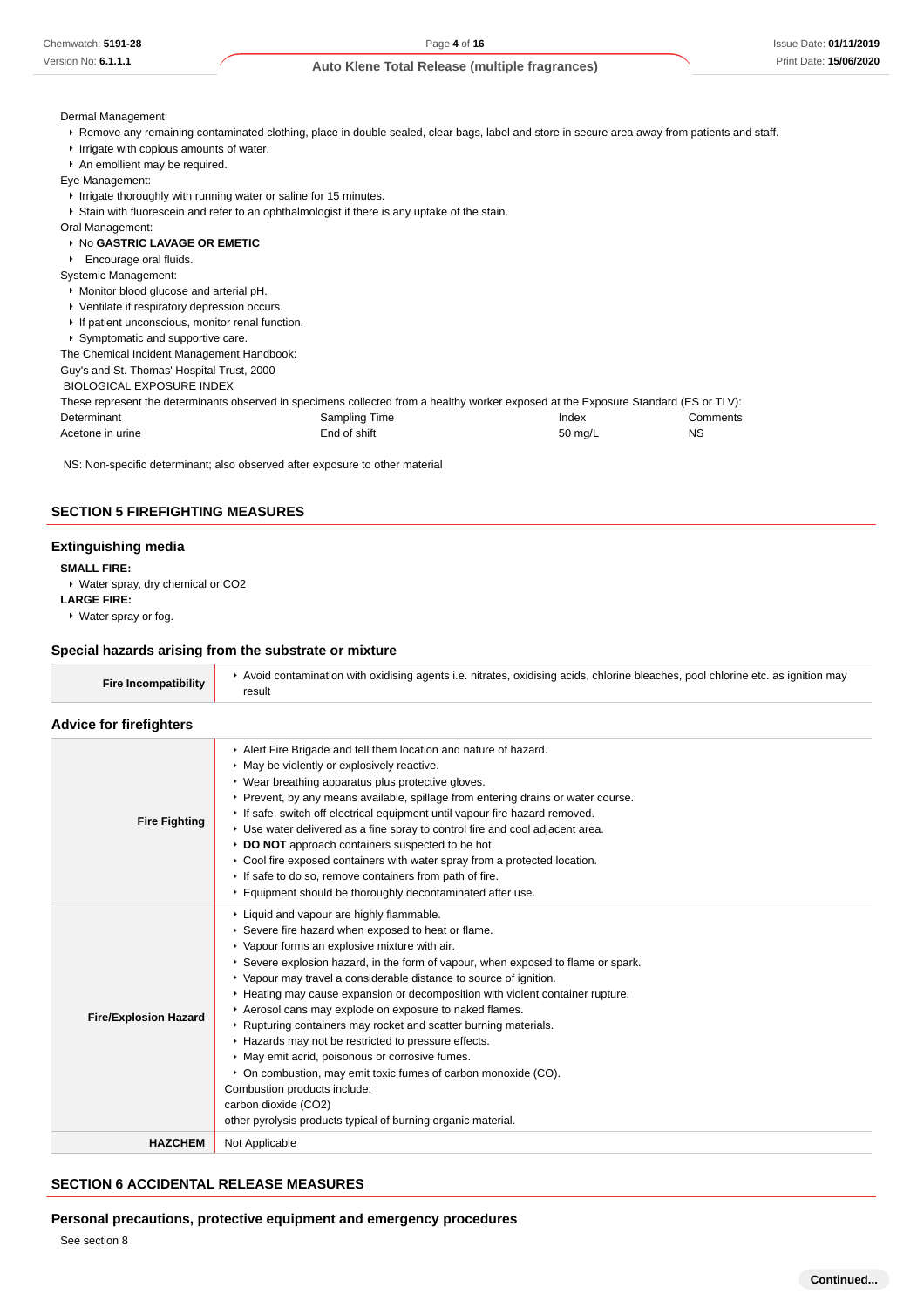## **Environmental precautions**

## **Methods and material for containment and cleaning up**

| <b>Minor Spills</b> | • Clean up all spills immediately.<br>Avoid breathing vapours and contact with skin and eyes.<br>• Wear protective clothing, impervious gloves and safety glasses.<br>• Shut off all possible sources of ignition and increase ventilation.<br>$\cdot$ Wipe up.<br>If safe, damaged cans should be placed in a container outdoors, away from all ignition sources, until pressure has<br>dissipated.<br>• Undamaged cans should be gathered and stowed safely.                                                                                                                                                                                                                                                                                                                                                        |
|---------------------|-----------------------------------------------------------------------------------------------------------------------------------------------------------------------------------------------------------------------------------------------------------------------------------------------------------------------------------------------------------------------------------------------------------------------------------------------------------------------------------------------------------------------------------------------------------------------------------------------------------------------------------------------------------------------------------------------------------------------------------------------------------------------------------------------------------------------|
| <b>Major Spills</b> | • Clear area of personnel and move upwind.<br>Alert Fire Brigade and tell them location and nature of hazard.<br>• May be violently or explosively reactive.<br>• Wear breathing apparatus plus protective gloves.<br>▶ Prevent, by any means available, spillage from entering drains or water courses<br>• No smoking, naked lights or ignition sources.<br>Increase ventilation.<br>Stop leak if safe to do so.<br>• Water spray or fog may be used to disperse / absorb vapour.<br>Absorb or cover spill with sand, earth, inert materials or vermiculite.<br>If safe, damaged cans should be placed in a container outdoors, away from ignition sources, until pressure has dissipated.<br>• Undamaged cans should be gathered and stowed safely.<br>• Collect residues and seal in labelled drums for disposal. |

## **SECTION 7 HANDLING AND STORAGE**

## **Precautions for safe handling**

| Chemwatch: 5191-28                   | Page 5 of 16<br>Issue Date: 01/11/2019                                                                                                                                                                          |
|--------------------------------------|-----------------------------------------------------------------------------------------------------------------------------------------------------------------------------------------------------------------|
| Version No: 6.1.1.1                  | Print Date: 15/06/2020<br>Auto Klene Total Release (multiple fragrances)                                                                                                                                        |
|                                      |                                                                                                                                                                                                                 |
| <b>Environmental precautions</b>     |                                                                                                                                                                                                                 |
| See section 12                       |                                                                                                                                                                                                                 |
|                                      | Methods and material for containment and cleaning up                                                                                                                                                            |
|                                      | Clean up all spills immediately.                                                                                                                                                                                |
|                                      | Avoid breathing vapours and contact with skin and eyes.<br>▶ Wear protective clothing, impervious gloves and safety glasses.                                                                                    |
| <b>Minor Spills</b>                  | Shut off all possible sources of ignition and increase ventilation.                                                                                                                                             |
|                                      | $\bullet$ Wipe up.<br>If safe, damaged cans should be placed in a container outdoors, away from all ignition sources, until pressure has                                                                        |
|                                      | dissipated.                                                                                                                                                                                                     |
|                                      | • Undamaged cans should be gathered and stowed safely.                                                                                                                                                          |
|                                      | Clear area of personnel and move upwind.<br>Alert Fire Brigade and tell them location and nature of hazard.                                                                                                     |
|                                      | • May be violently or explosively reactive.                                                                                                                                                                     |
|                                      | ▶ Wear breathing apparatus plus protective gloves.<br>▶ Prevent, by any means available, spillage from entering drains or water courses                                                                         |
|                                      | ▶ No smoking, naked lights or ignition sources.                                                                                                                                                                 |
| <b>Major Spills</b>                  | Increase ventilation.<br>Stop leak if safe to do so.                                                                                                                                                            |
|                                      | ► Water spray or fog may be used to disperse / absorb vapour.                                                                                                                                                   |
|                                      | Absorb or cover spill with sand, earth, inert materials or vermiculite.<br>If safe, damaged cans should be placed in a container outdoors, away from ignition sources, until pressure has dissipated.           |
|                                      | • Undamaged cans should be gathered and stowed safely.                                                                                                                                                          |
|                                      | ▶ Collect residues and seal in labelled drums for disposal.                                                                                                                                                     |
| <b>Precautions for safe handling</b> | Avoid all personal contact, including inhalation.                                                                                                                                                               |
|                                      | ▶ Wear protective clothing when risk of exposure occurs.                                                                                                                                                        |
|                                      | Use in a well-ventilated area.<br>Prevent concentration in hollows and sumps.                                                                                                                                   |
|                                      | ► DO NOT enter confined spaces until atmosphere has been checked.                                                                                                                                               |
|                                      | Avoid smoking, naked lights or ignition sources.<br>Avoid contact with incompatible materials.                                                                                                                  |
|                                      | • When handling, <b>DO NOT</b> eat, drink or smoke.                                                                                                                                                             |
| Safe handling                        | DO NOT incinerate or puncture aerosol cans.<br>DO NOT spray directly on humans, exposed food or food utensils.                                                                                                  |
|                                      | Avoid physical damage to containers.                                                                                                                                                                            |
|                                      | Always wash hands with soap and water after handling.<br>▶ Work clothes should be laundered separately.                                                                                                         |
|                                      | Use good occupational work practice.                                                                                                                                                                            |
|                                      | ▶ Observe manufacturer's storage and handling recommendations contained within this SDS.<br>Atmosphere should be regularly checked against established exposure standards to ensure safe working conditions are |
|                                      | maintained.                                                                                                                                                                                                     |
|                                      | ▶ Keep dry to avoid corrosion of cans. Corrosion may result in container perforation and internal pressure may eject contents of                                                                                |
|                                      | can<br>Store in original containers in approved flammable liquid storage area.                                                                                                                                  |
|                                      | DO NOT store in pits, depressions, basements or areas where vapours may be trapped.                                                                                                                             |
|                                      | ▶ No smoking, naked lights, heat or ignition sources.<br>▶ Keep containers securely sealed. Contents under pressure.                                                                                            |
| <b>Other information</b>             | Store away from incompatible materials.                                                                                                                                                                         |
|                                      | Store in a cool, dry, well ventilated area.<br>Avoid storage at temperatures higher than 40 deg C.                                                                                                              |
|                                      | Store in an upright position.                                                                                                                                                                                   |
|                                      | • Protect containers against physical damage.<br>Check regularly for spills and leaks.                                                                                                                          |
|                                      | ▶ Observe manufacturer's storage and handling recommendations contained within this SDS.                                                                                                                        |
|                                      | Conditions for safe storage, including any incompatibilities                                                                                                                                                    |
| Suitable container                   | Aerosol dispenser.                                                                                                                                                                                              |
|                                      | Check that containers are clearly labelled.                                                                                                                                                                     |

## **Conditions for safe storage, including any incompatibilities**

| Suitable container | Aerosol dispenser.                            |
|--------------------|-----------------------------------------------|
|                    | ▶ Check that containers are clearly labelled. |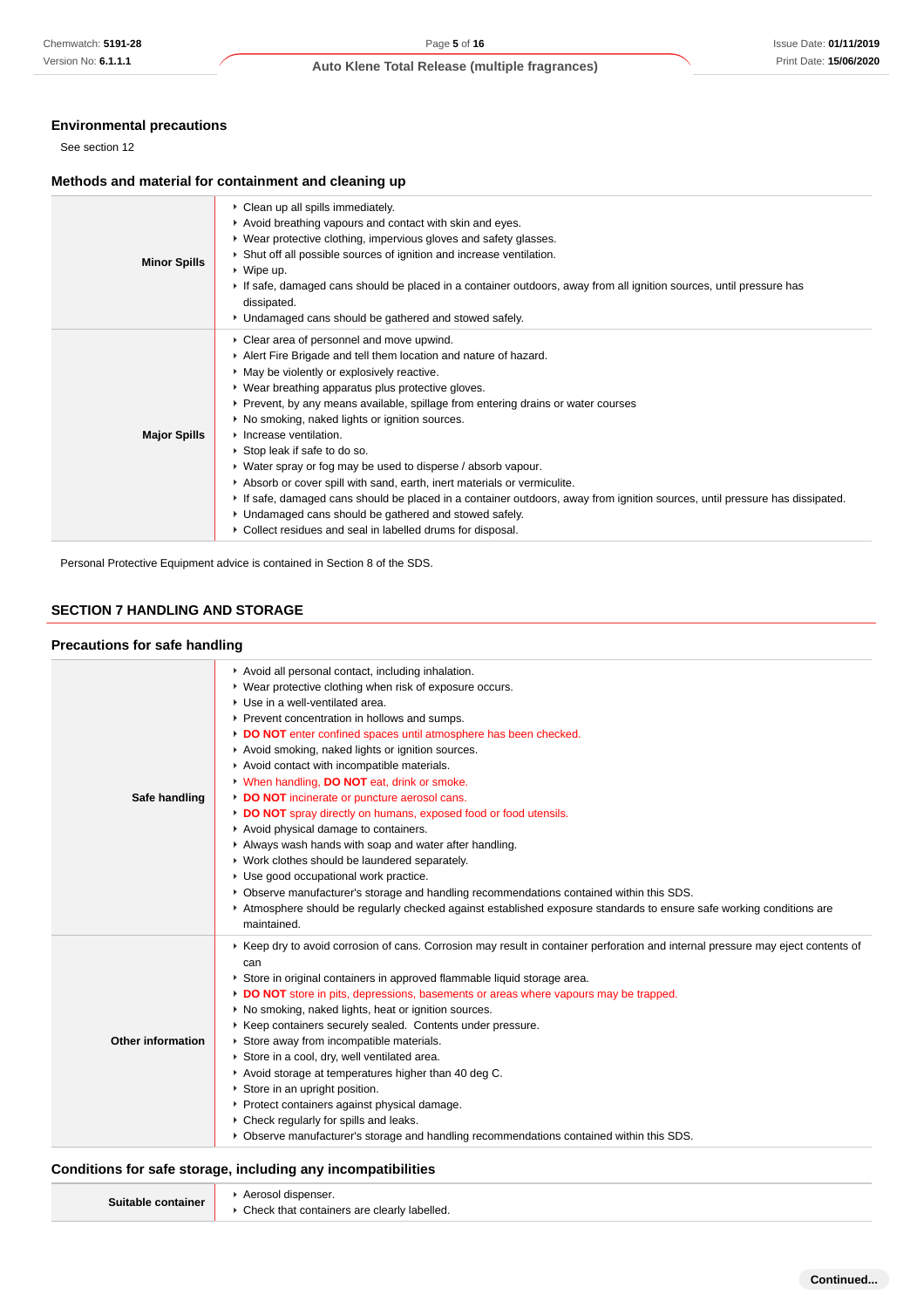**Storage incompatibility**

Avoid reaction with oxidising agents

Compressed gases may contain a large amount of kinetic energy over and above that potentially available from the energy of reaction produced by the gas in chemical reaction with other substances

## **SECTION 8 EXPOSURE CONTROLS / PERSONAL PROTECTION**

## **Control parameters**

## **OCCUPATIONAL EXPOSURE LIMITS (OEL)**

#### **INGREDIENT DATA**

| Source                                 | Ingredient                | <b>Material name</b>                               | <b>TWA</b>               | <b>STEL</b>                | Peak                    | <b>Notes</b>            |
|----------------------------------------|---------------------------|----------------------------------------------------|--------------------------|----------------------------|-------------------------|-------------------------|
| Australia Exposure<br><b>Standards</b> | acetone                   | Acetone                                            | 500 ppm / 1185<br>mq/m3  | 2375 mg/m3 /<br>$1000$ ppm | <b>Not</b><br>Available | Not<br>Available        |
| Australia Exposure<br><b>Standards</b> | propylene glycol          | Propane-1,2-diol total: (vapour<br>& particulates) | 150 ppm / 474<br>mq/m3   | Not Available              | <b>Not</b><br>Available | Not<br>Available        |
| Australia Exposure<br><b>Standards</b> | propylene glycol          | Propane-1,2-diol: particulates<br>only             | $10 \text{ ma/m}$ 3      | Not Available              | <b>Not</b><br>Available | <b>Not</b><br>Available |
| Australia Exposure<br><b>Standards</b> | hydrocarbon<br>propellant | LPG (liquified petroleum gas)                      | 1000 ppm / 1800<br>mq/m3 | Not Available              | Not<br>Available        | Not<br>Available        |

#### **EMERGENCY LIMITS**

| Ingredient             | TEEL-1<br><b>Material name</b>      |                   |                     | TEEL-2        | TEEL-3                  |
|------------------------|-------------------------------------|-------------------|---------------------|---------------|-------------------------|
| acetone                | Acetone                             | Not Available     |                     | Not Available | Not Available           |
| propylene glycol       | Polypropylene glycols               | $30 \text{ mg/m}$ |                     | 330 mg/m3     | $2,000 \,\mathrm{mg/m}$ |
| propylene glycol       | Propylene glycol; (1,2-Propanediol) | $30 \text{ mg/m}$ |                     | 1,300 mg/m3   | 7,900 mg/m3             |
| hydrocarbon propellant | Liquified petroleum gas; (L.P.G.)   | 65,000 ppm        |                     | 2.30E+05 ppm  | 4.00E+05 ppm            |
|                        |                                     |                   |                     |               |                         |
| Ingredient             | <b>Original IDLH</b>                |                   | <b>Revised IDLH</b> |               |                         |
| acetone                | 2,500 ppm                           |                   | Not Available       |               |                         |
| propylene glycol       | Not Available                       |                   | Not Available       |               |                         |
| hydrocarbon propellant | 2,000 ppm                           |                   | Not Available       |               |                         |

## **MATERIAL DATA**

NOTE K: The classification as a carcinogen need not apply if it can be shown that the substance contains less than 0.1%w/w 1,3-butadiene (EINECS No 203-450-8). - European Union (EU) List of harmonised classification and labelling hazardous substances, Table 3.1, Annex VI, Regulation (EC) No 1272/2008 (CLP) - up to the latest ATP

## **Exposure controls**

| Appropriate engineering<br>controls | Engineering controls are used to remove a hazard or place a barrier between the worker and the hazard. Well-designed<br>engineering controls can be highly effective in protecting workers and will typically be independent of worker interactions to<br>provide this high level of protection.<br>The basic types of engineering controls are:<br>Process controls which involve changing the way a job activity or process is done to reduce the risk.<br>Enclosure and/or isolation of emission source which keeps a selected hazard "physically" away from the worker and ventilation<br>that strategically "adds" and "removes" air in the work environment. Ventilation can remove or dilute an air contaminant if<br>designed properly. The design of a ventilation system must match the particular process and chemical or contaminant in use.<br>Employers may need to use multiple types of controls to prevent employee overexposure.<br>General exhaust is adequate under normal conditions. If risk of overexposure exists, wear SAA approved respirator. Correct fit is<br>essential to obtain adequate protection.<br>Provide adequate ventilation in warehouse or closed storage areas.<br>Air contaminants generated in the workplace possess varying "escape" velocities which, in turn, determine the "capture"<br>velocities" of fresh circulating air required to effectively remove the contaminant. |                                  |                                  |  |
|-------------------------------------|------------------------------------------------------------------------------------------------------------------------------------------------------------------------------------------------------------------------------------------------------------------------------------------------------------------------------------------------------------------------------------------------------------------------------------------------------------------------------------------------------------------------------------------------------------------------------------------------------------------------------------------------------------------------------------------------------------------------------------------------------------------------------------------------------------------------------------------------------------------------------------------------------------------------------------------------------------------------------------------------------------------------------------------------------------------------------------------------------------------------------------------------------------------------------------------------------------------------------------------------------------------------------------------------------------------------------------------------------------------------------------------------------------------------------|----------------------------------|----------------------------------|--|
|                                     | Type of Contaminant:                                                                                                                                                                                                                                                                                                                                                                                                                                                                                                                                                                                                                                                                                                                                                                                                                                                                                                                                                                                                                                                                                                                                                                                                                                                                                                                                                                                                         | Speed:                           |                                  |  |
|                                     | aerosols, (released at low velocity into zone of active generation)                                                                                                                                                                                                                                                                                                                                                                                                                                                                                                                                                                                                                                                                                                                                                                                                                                                                                                                                                                                                                                                                                                                                                                                                                                                                                                                                                          | $0.5 - 1$ m/s                    |                                  |  |
|                                     | direct spray, spray painting in shallow booths, gas discharge (active generation into zone of rapid<br>air motion)                                                                                                                                                                                                                                                                                                                                                                                                                                                                                                                                                                                                                                                                                                                                                                                                                                                                                                                                                                                                                                                                                                                                                                                                                                                                                                           |                                  | 1-2.5 m/s (200-500<br>$f/min.$ ) |  |
|                                     | Within each range the appropriate value depends on:                                                                                                                                                                                                                                                                                                                                                                                                                                                                                                                                                                                                                                                                                                                                                                                                                                                                                                                                                                                                                                                                                                                                                                                                                                                                                                                                                                          |                                  |                                  |  |
|                                     | Lower end of the range<br>Upper end of the range                                                                                                                                                                                                                                                                                                                                                                                                                                                                                                                                                                                                                                                                                                                                                                                                                                                                                                                                                                                                                                                                                                                                                                                                                                                                                                                                                                             |                                  |                                  |  |
|                                     | 1: Room air currents minimal or favourable to capture                                                                                                                                                                                                                                                                                                                                                                                                                                                                                                                                                                                                                                                                                                                                                                                                                                                                                                                                                                                                                                                                                                                                                                                                                                                                                                                                                                        | 1: Disturbing room air currents  |                                  |  |
|                                     | 2: Contaminants of low toxicity or of nuisance value only.                                                                                                                                                                                                                                                                                                                                                                                                                                                                                                                                                                                                                                                                                                                                                                                                                                                                                                                                                                                                                                                                                                                                                                                                                                                                                                                                                                   | 2: Contaminants of high toxicity |                                  |  |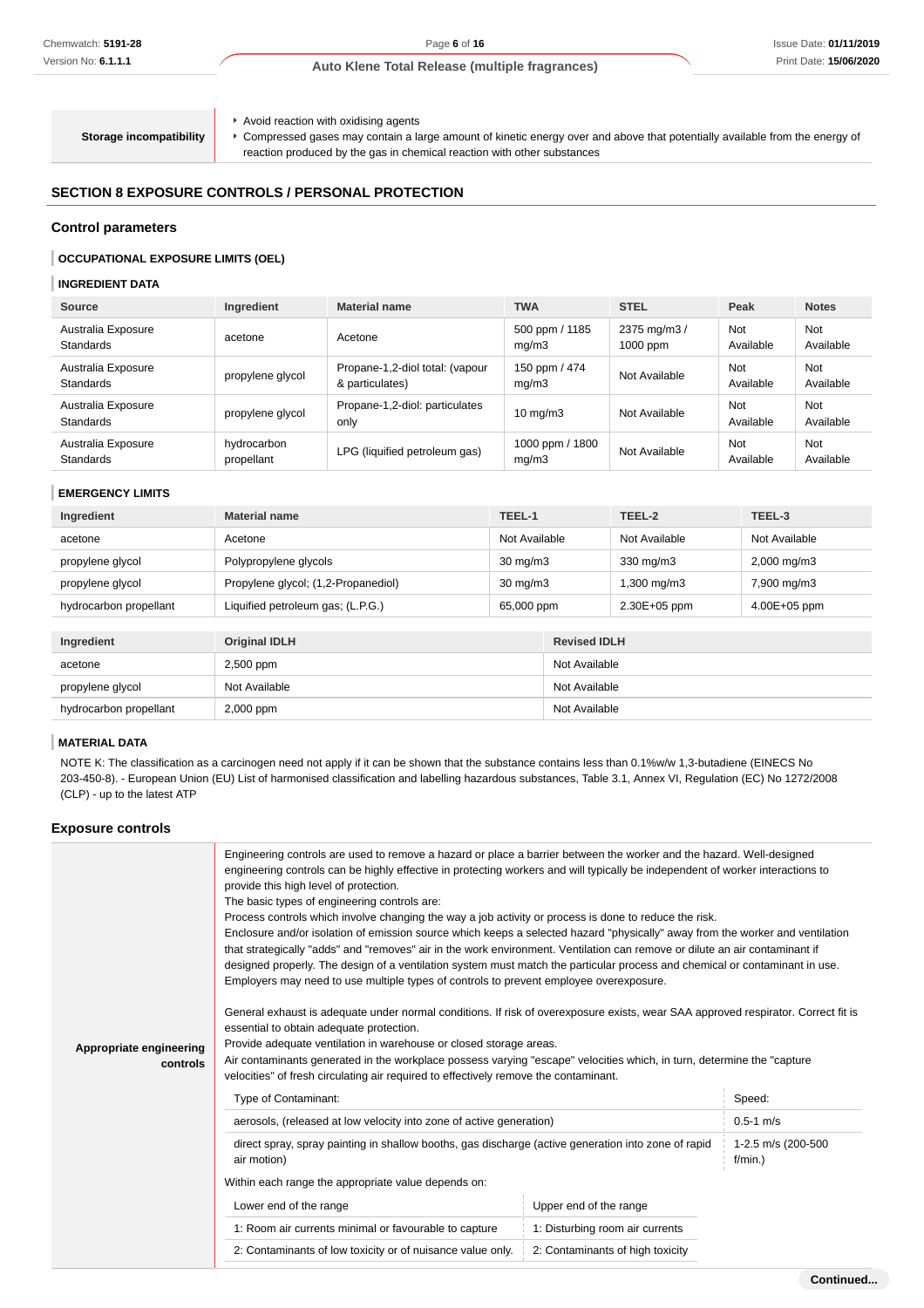|                            | 3: Intermittent, low production.                                                                                                                                                                                                                                                                                                                                                                                                                                                                                                                                                                                                                                                                                                                                                                                                   | 3: High production, heavy use    |  |  |  |
|----------------------------|------------------------------------------------------------------------------------------------------------------------------------------------------------------------------------------------------------------------------------------------------------------------------------------------------------------------------------------------------------------------------------------------------------------------------------------------------------------------------------------------------------------------------------------------------------------------------------------------------------------------------------------------------------------------------------------------------------------------------------------------------------------------------------------------------------------------------------|----------------------------------|--|--|--|
|                            | 4: Large hood or large air mass in motion                                                                                                                                                                                                                                                                                                                                                                                                                                                                                                                                                                                                                                                                                                                                                                                          | 4: Small hood-local control only |  |  |  |
|                            | Simple theory shows that air velocity falls rapidly with distance away from the opening of a simple extraction pipe. Velocity<br>generally decreases with the square of distance from the extraction point (in simple cases). Therefore the air speed at the<br>extraction point should be adjusted, accordingly, after reference to distance from the contaminating source. The air velocity at the<br>extraction fan, for example, should be a minimum of 1-2 m/s (200-400 f/min.) for extraction of solvents generated in a tank 2<br>meters distant from the extraction point. Other mechanical considerations, producing performance deficits within the extraction<br>apparatus, make it essential that theoretical air velocities are multiplied by factors of 10 or more when extraction systems are<br>installed or used. |                                  |  |  |  |
| <b>Personal protection</b> |                                                                                                                                                                                                                                                                                                                                                                                                                                                                                                                                                                                                                                                                                                                                                                                                                                    |                                  |  |  |  |
| Eye and face protection    | No special equipment for minor exposure i.e. when handling small quantities.<br><b>OTHERWISE:</b> For potentially moderate or heavy exposures:<br>Safety glasses with side shields.<br>▶ NOTE: Contact lenses pose a special hazard; soft lenses may absorb irritants and ALL lenses concentrate them.                                                                                                                                                                                                                                                                                                                                                                                                                                                                                                                             |                                  |  |  |  |
| <b>Skin protection</b>     | See Hand protection below                                                                                                                                                                                                                                                                                                                                                                                                                                                                                                                                                                                                                                                                                                                                                                                                          |                                  |  |  |  |
| Hands/feet protection      | • No special equipment needed when handling small quantities.<br>OTHERWISE:<br>For potentially moderate exposures:<br>▶ Wear general protective gloves, eg. light weight rubber gloves.<br>For potentially heavy exposures:<br>▶ Wear chemical protective gloves, eg. PVC. and safety footwear.<br>NOTE:<br>▶ The material may produce skin sensitisation in predisposed individuals. Care must be taken, when removing gloves and other<br>protective equipment, to avoid all possible skin contact.<br>▶ Contaminated leather items, such as shoes, belts and watch-bands should be removed and destroyed.                                                                                                                                                                                                                       |                                  |  |  |  |
| <b>Body protection</b>     | See Other protection below                                                                                                                                                                                                                                                                                                                                                                                                                                                                                                                                                                                                                                                                                                                                                                                                         |                                  |  |  |  |
| Other protection           | No special equipment needed when handling small quantities.<br><b>OTHERWISE:</b><br>• Overalls.<br>Skin cleansing cream.<br>▶ Eyewash unit.<br>Do not spray on hot surfaces.                                                                                                                                                                                                                                                                                                                                                                                                                                                                                                                                                                                                                                                       |                                  |  |  |  |

## **Recommended material(s)**

## **GLOVE SELECTION INDEX**

Glove selection is based on a modified presentation of the:

 **"Forsberg Clothing Performance Index".**

 The effect(s) of the following substance(s) are taken into account in the **computer-generated** selection:

Auto Klene Total Release (multiple fragrances)

| <b>Material</b>       | <b>CPI</b> |
|-----------------------|------------|
| PE/EVAL/PE            | A          |
| <b>BUTYL</b>          | C          |
| <b>BUTYL/NEOPRENE</b> | C          |
| CPE                   | C          |
| <b>HYPALON</b>        | C          |
| <b>NATURAL RUBBER</b> | C          |
| NATURAL+NEOPRENE      | C          |
| <b>NEOPRENE</b>       | C          |
| <b>NITRILE</b>        | C          |
| NITRILE+PVC           | C          |
| <b>PVA</b>            | C          |
| <b>PVC</b>            | C          |
| PVDC/PE/PVDC          | C          |
| SARANEX-23            | С          |
| SARANEX-23 2-PLY      | C          |
| <b>TEFLON</b>         | C          |

#### **Respiratory protection**

Type AX-P Filter of sufficient capacity. (AS/NZS 1716 & 1715, EN 143:2000 & 149:2001, ANSI Z88 or national equivalent)

Where the concentration of gas/particulates in the breathing zone, approaches or exceeds the "Exposure Standard" (or ES), respiratory protection is required. Degree of protection varies with both face-piece and Class of filter; the nature of protection varies with Type of filter.

| <b>Required Minimum</b><br><b>Protection Factor</b> | Half-Face<br>Respirator           | <b>Full-Face</b><br>Respirator | <b>Powered Air</b><br>Respirator        |
|-----------------------------------------------------|-----------------------------------|--------------------------------|-----------------------------------------|
| up to $5 \times ES$                                 | AX-AUS/<br>Class 1 P <sub>2</sub> | ۰                              | AX-PAPR-AUS /<br>Class 1 P <sub>2</sub> |
| up to $25 \times ES$                                | Air-line*                         | AX-2 P2                        | AX-PAPR-2 P2                            |
| up to $50 \times ES$                                | -                                 | $AX-3P2$                       |                                         |
| $50+ x ES$                                          | -                                 | Air-line**                     |                                         |

\* - Continuous-flow; \*\* - Continuous-flow or positive pressure demand ^ - Full-face

A(All classes) = Organic vapours, B AUS or B1 = Acid gasses, B2 = Acid gas or hydrogen cyanide(HCN), B3 = Acid gas or hydrogen cyanide(HCN),  $E =$ Sulfur dioxide(SO2),  $G =$  Agricultural chemicals,  $K =$  Ammonia(NH3),  $Hg =$ Mercury,  $NO = Oxides$  of nitrogen,  $MB = Methyl$  bromide,  $AX = Low$  boiling point organic compounds(below 65 degC)

Aerosols, in common with most vapours/ mists, should never be used in confined spaces without adequate ventilation. Aerosols, containing agents designed to enhance or mask smell, have triggered allergic reactions in predisposed individuals.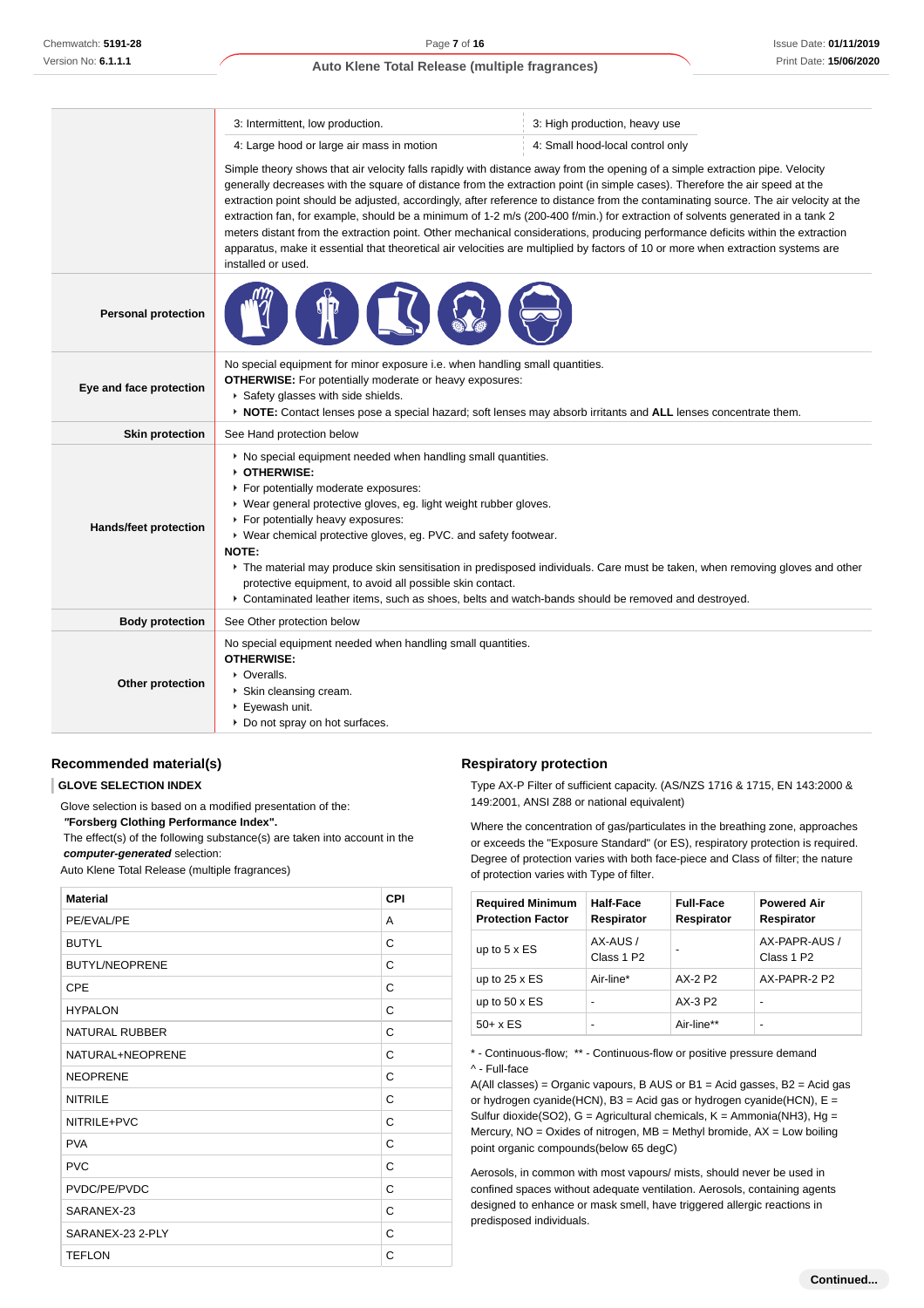VITON/NEOPRENE C

\* CPI - Chemwatch Performance Index

A: Best Selection

B: Satisfactory; may degrade after 4 hours continuous immersion

C: Poor to Dangerous Choice for other than short term immersion

**NOTE**: As a series of factors will influence the actual performance of the glove,

a final selection must be based on detailed observation. -

\* Where the glove is to be used on a short term, casual or infrequent basis, factors such as "feel" or convenience (e.g. disposability), may dictate a choice of gloves which might otherwise be unsuitable following long-term or frequent use. A qualified practitioner should be consulted.

## **SECTION 9 PHYSICAL AND CHEMICAL PROPERTIES**

#### **Information on basic physical and chemical properties**

Appearance **Acker Acker** Aerosol with a characteristic odour.

| <b>Physical state</b>                           | Liquid        | Relative density (Water =<br>1)                   | Not Available  |
|-------------------------------------------------|---------------|---------------------------------------------------|----------------|
| Odour                                           | Not Available | <b>Partition coefficient</b><br>n-octanol / water | Not Available  |
| <b>Odour threshold</b>                          | Not Available | <b>Auto-ignition temperature</b><br>$(^{\circ}C)$ | Not Available  |
| pH (as supplied)                                | Not Available | Decomposition<br>temperature                      | Not Available  |
| Melting point / freezing<br>point (°C)          | Not Available | <b>Viscosity (cSt)</b>                            | Not Available  |
| Initial boiling point and<br>boiling range (°C) | Not Available | Molecular weight (g/mol)                          | Not Applicable |
| Flash point (°C)                                | Not Available | <b>Taste</b>                                      | Not Available  |
| <b>Evaporation rate</b>                         | Not Available | <b>Explosive properties</b>                       | Not Available  |
| Flammability                                    | Not Available | <b>Oxidising properties</b>                       | Not Available  |
| Upper Explosive Limit (%)                       | Not Available | <b>Surface Tension (dyn/cm</b><br>or mN/m)        | Not Available  |
| Lower Explosive Limit (%)                       | Not Available | <b>Volatile Component (%vol)</b>                  | Not Available  |
| Vapour pressure (kPa)                           | Not Available | Gas group                                         | Not Available  |
| Solubility in water                             | Not Available | pH as a solution (1%)                             | Not Available  |
| Vapour density (Air = $1$ )                     | Not Available | VOC g/L                                           | Not Available  |

## **SECTION 10 STABILITY AND REACTIVITY**

| Reactivity                                 | See section 7                                                                                                                      |
|--------------------------------------------|------------------------------------------------------------------------------------------------------------------------------------|
| <b>Chemical stability</b>                  | Elevated temperatures.<br>▶ Presence of open flame.<br>▶ Product is considered stable.<br>Hazardous polymerisation will not occur. |
| Possibility of hazardous<br>reactions      | See section 7                                                                                                                      |
| <b>Conditions to avoid</b>                 | See section 7                                                                                                                      |
| Incompatible materials                     | See section 7                                                                                                                      |
| <b>Hazardous decomposition</b><br>products | See section 5                                                                                                                      |

## **SECTION 11 TOXICOLOGICAL INFORMATION**

n

## **Information on toxicological effects**

|                | Inhala |
|----------------|--------|
| <b>Inhaled</b> | reflex |
|                |        |

ation of vapours may cause drowsiness and dizziness. This may be accompanied by narcosis, reduced alertness, loss of res, lack of coordination and vertigo.

Inhalation of aerosols (mists, fumes), generated by the material during the course of normal handling, may be damaging to the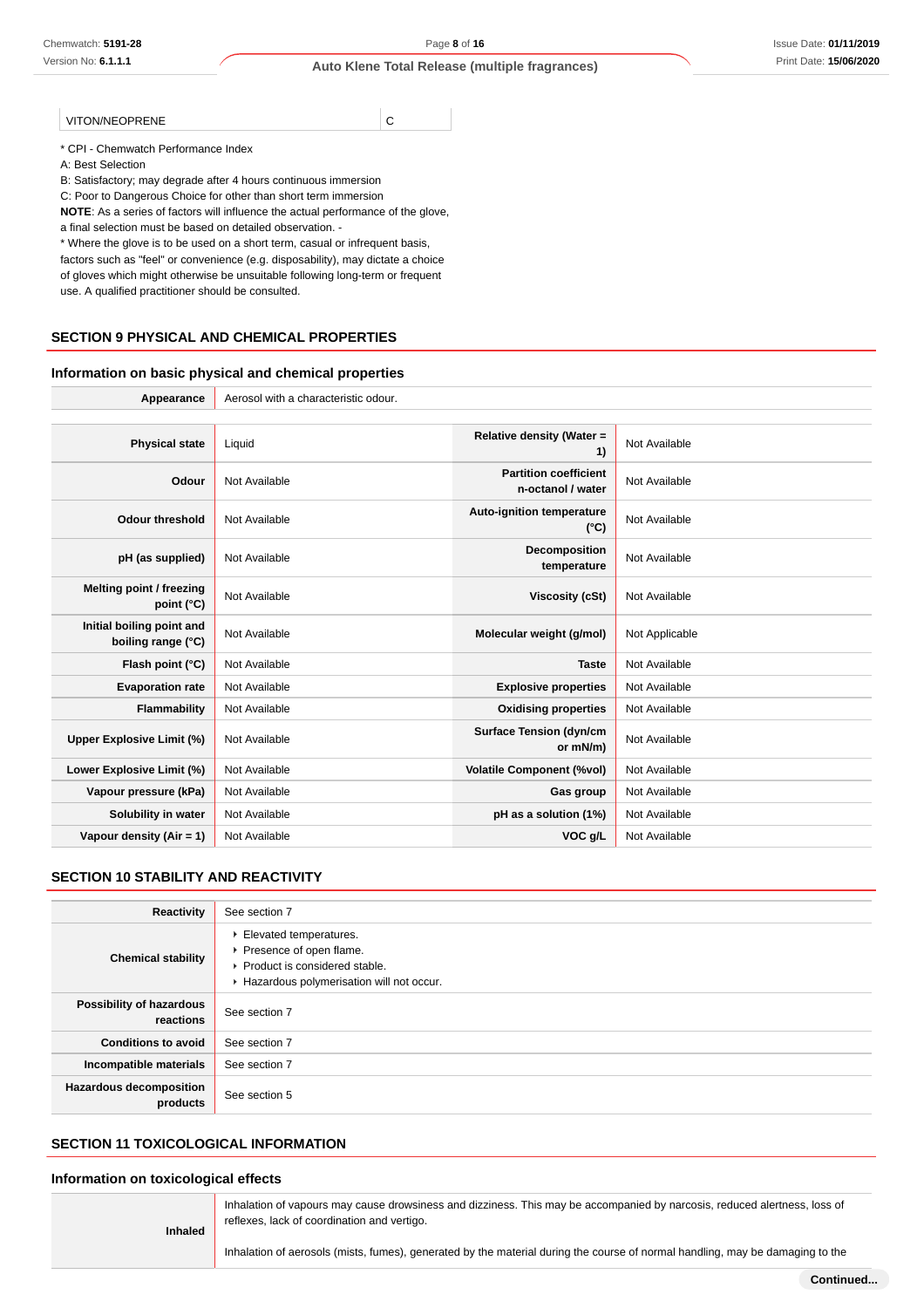|                     | health of the individual.<br>Limited evidence or practical experience suggests that the material may produce irritation of the respiratory system, in a<br>significant number of individuals, following inhalation. In contrast to most organs, the lung is able to respond to a chemical insult<br>by first removing or neutralising the irritant and then repairing the damage. The repair process, which initially evolved to protect<br>mammalian lungs from foreign matter and antigens, may however, produce further lung damage resulting in the impairment of<br>gas exchange, the primary function of the lungs. Respiratory tract irritation often results in an inflammatory response involving the<br>recruitment and activation of many cell types, mainly derived from the vascular system.<br><b>WARNING:</b> Intentional misuse by concentrating/inhaling contents may be lethal.                                                                                                                                                                                                                                                                                                                                                                                                                                                                                                                                                                                                                                                                                                 |
|---------------------|---------------------------------------------------------------------------------------------------------------------------------------------------------------------------------------------------------------------------------------------------------------------------------------------------------------------------------------------------------------------------------------------------------------------------------------------------------------------------------------------------------------------------------------------------------------------------------------------------------------------------------------------------------------------------------------------------------------------------------------------------------------------------------------------------------------------------------------------------------------------------------------------------------------------------------------------------------------------------------------------------------------------------------------------------------------------------------------------------------------------------------------------------------------------------------------------------------------------------------------------------------------------------------------------------------------------------------------------------------------------------------------------------------------------------------------------------------------------------------------------------------------------------------------------------------------------------------------------------|
| Ingestion           | Accidental ingestion of the material may be damaging to the health of the individual.<br>Not normally a hazard due to physical form of product.<br>Considered an unlikely route of entry in commercial/industrial environments                                                                                                                                                                                                                                                                                                                                                                                                                                                                                                                                                                                                                                                                                                                                                                                                                                                                                                                                                                                                                                                                                                                                                                                                                                                                                                                                                                    |
| <b>Skin Contact</b> | Repeated exposure may cause skin cracking, flaking or drying following normal handling and use.<br>Skin contact with the material may damage the health of the individual; systemic effects may result following absorption.<br>The material may produce mild skin irritation; limited evidence or practical experience suggests, that the material either:<br>► produces mild inflammation of the skin in a substantial number of individuals following direct contact, and/or<br>► produces significant, but mild, inflammation when applied to the healthy intact skin of animals (for up to four hours), such<br>inflammation being present twenty-four hours or more after the end of the exposure period.<br>Skin irritation may also be present after prolonged or repeated exposure; this may result in a form of contact dermatitis (non<br>allergic). The dermatitis is often characterised by skin redness (erythema) and swelling (oedema) which may progress to<br>blistering (vesiculation), scaling and thickening of the epidermis. At the microscopic level there may be intercellular oedema of<br>the spongy layer of the skin (spongiosis) and intracellular oedema of the epidermis.<br>Spray mist may produce discomfort<br>Open cuts, abraded or irritated skin should not be exposed to this material<br>Entry into the blood-stream through, for example, cuts, abrasions, puncture wounds or lesions, may produce systemic injury with<br>harmful effects. Examine the skin prior to the use of the material and ensure that any external damage is suitably protected. |
| Eye                 | Direct contact with the eye may not cause irritation because of the extreme volatility of the gas; however concentrated<br>atmospheres may produce irritation after brief exposures<br>Evidence exists, or practical experience predicts, that the material may cause severe eye irritation in a substantial number of<br>individuals and/or may produce significant ocular lesions which are present twenty-four hours or more after instillation into the<br>eye(s) of experimental animals. Eye contact may cause significant inflammation with pain. Corneal injury may occur; permanent<br>impairment of vision may result unless treatment is prompt and adequate. Repeated or prolonged exposure to irritants may<br>cause inflammation characterised by a temporary redness (similar to windburn) of the conjunctiva (conjunctivitis); temporary<br>impairment of vision and/or other transient eye damage/ulceration may occur.<br>The liquid may produce eye discomfort and is capable of causing temporary impairment of vision and/or transient eye<br>inflammation, ulceration                                                                                                                                                                                                                                                                                                                                                                                                                                                                                                       |
| <b>Chronic</b>      | Prolonged or repeated skin contact may cause drying with cracking, irritation and possible dermatitis following.<br>Limited evidence suggests that repeated or long-term occupational exposure may produce cumulative health effects involving<br>organs or biochemical systems.<br>There exists limited evidence that shows that skin contact with the material is capable either of inducing a sensitisation reaction<br>in a significant number of individuals, and/or of producing positive response in experimental animals.<br>Principal route of occupational exposure to the gas is by inhalation.<br>Workers exposed to 700 ppm acetone for 3 hours/day for 7-15 years showed inflammation of the respiratory tract, stomach and<br>duodenum, attacks of giddiness and loss of strength. Exposure to acetone may enhance liver toxicity of chlorinated solvents.                                                                                                                                                                                                                                                                                                                                                                                                                                                                                                                                                                                                                                                                                                                         |

| <b>Auto Klene Total Release</b> | <b>TOXICITY</b>                                      | <b>IRRITATION</b>                                    |
|---------------------------------|------------------------------------------------------|------------------------------------------------------|
| (multiple fragrances)           | Not Available                                        | Not Available                                        |
|                                 | <b>TOXICITY</b>                                      | <b>IRRITATION</b>                                    |
|                                 | Dermal (rabbit) LD50: =20 mg/kg <sup>[2]</sup>       | Eye (human): 500 ppm - irritant                      |
|                                 | Inhalation (rat) LC50: 100.2 mg/l/8hr <sup>[2]</sup> | Eye (rabbit): 20mg/24hr -moderate                    |
|                                 | Oral (rat) LD50: 1800-7300 mg/kg <sup>[2]</sup>      | Eye (rabbit): 3.95 mg - SEVERE                       |
| acetone                         |                                                      | Eye: adverse effect observed (irritating)[1]         |
|                                 |                                                      | Skin (rabbit): 500 mg/24hr - mild                    |
|                                 |                                                      | Skin (rabbit):395mg (open) - mild                    |
|                                 |                                                      | Skin: no adverse effect observed (not irritating)[1] |
|                                 | <b>TOXICITY</b>                                      | <b>IRRITATION</b>                                    |
|                                 | Dermal (rabbit) LD50: 11890 mg/kg <sup>[2]</sup>     | Eye (rabbit): 100 mg - mild                          |
| propylene glycol                | Inhalation (rat) LC50: >44.9 mg/l/4H $^{[2]}$        | Eye (rabbit): 500 mg/24h - mild                      |
|                                 | Oral (rat) LD50: 20000 mg/kg <sup>[2]</sup>          | Eye: no adverse effect observed (not irritating)[1]  |
|                                 |                                                      | Skin(human):104 mg/3d Intermit Mod                   |
|                                 |                                                      | Skin(human):500 mg/7days mild                        |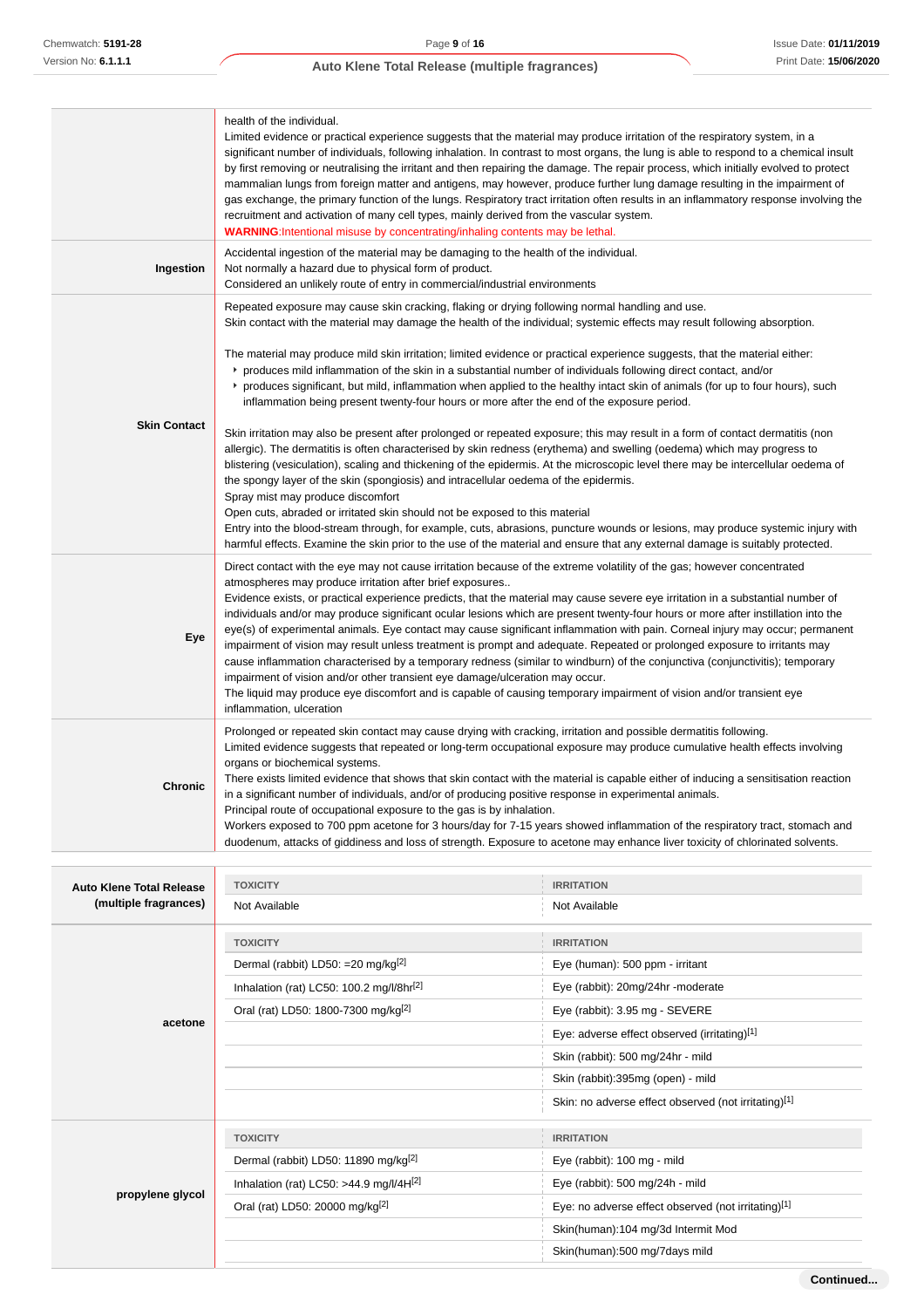|                         |                                                                                                                                                                                                                                                                                                                                                                                                                                                                                                                                                                                                                                                                                                                                                                                                                                                                                                                                                                                                                                                                                                                                                                                                                                                                                                                                                                                                                                                                                                                                                                                                                                                                                                                                                                                                                                                                                                                                                                                                                                                                                                                                                                                                                                                                                                                                                                                                                                                                                                                                                                                                                                                                                                                                                                                                                                                                                                                                          | Skin: no adverse effect observed (not irritating)[1]                                                                                                                                                                                                                                                                                                                                                                                                                                                                                                                                                                                                                                                                                                                                                                                                                                                                                                                                                                                                                                                                                                                                                                                                                                                                                                                                                                                                                                                                                                                                                                                                                                                                                                                                                                                                                                                                                                                                                                                                      |
|-------------------------|------------------------------------------------------------------------------------------------------------------------------------------------------------------------------------------------------------------------------------------------------------------------------------------------------------------------------------------------------------------------------------------------------------------------------------------------------------------------------------------------------------------------------------------------------------------------------------------------------------------------------------------------------------------------------------------------------------------------------------------------------------------------------------------------------------------------------------------------------------------------------------------------------------------------------------------------------------------------------------------------------------------------------------------------------------------------------------------------------------------------------------------------------------------------------------------------------------------------------------------------------------------------------------------------------------------------------------------------------------------------------------------------------------------------------------------------------------------------------------------------------------------------------------------------------------------------------------------------------------------------------------------------------------------------------------------------------------------------------------------------------------------------------------------------------------------------------------------------------------------------------------------------------------------------------------------------------------------------------------------------------------------------------------------------------------------------------------------------------------------------------------------------------------------------------------------------------------------------------------------------------------------------------------------------------------------------------------------------------------------------------------------------------------------------------------------------------------------------------------------------------------------------------------------------------------------------------------------------------------------------------------------------------------------------------------------------------------------------------------------------------------------------------------------------------------------------------------------------------------------------------------------------------------------------------------------|-----------------------------------------------------------------------------------------------------------------------------------------------------------------------------------------------------------------------------------------------------------------------------------------------------------------------------------------------------------------------------------------------------------------------------------------------------------------------------------------------------------------------------------------------------------------------------------------------------------------------------------------------------------------------------------------------------------------------------------------------------------------------------------------------------------------------------------------------------------------------------------------------------------------------------------------------------------------------------------------------------------------------------------------------------------------------------------------------------------------------------------------------------------------------------------------------------------------------------------------------------------------------------------------------------------------------------------------------------------------------------------------------------------------------------------------------------------------------------------------------------------------------------------------------------------------------------------------------------------------------------------------------------------------------------------------------------------------------------------------------------------------------------------------------------------------------------------------------------------------------------------------------------------------------------------------------------------------------------------------------------------------------------------------------------------|
|                         | <b>TOXICITY</b>                                                                                                                                                                                                                                                                                                                                                                                                                                                                                                                                                                                                                                                                                                                                                                                                                                                                                                                                                                                                                                                                                                                                                                                                                                                                                                                                                                                                                                                                                                                                                                                                                                                                                                                                                                                                                                                                                                                                                                                                                                                                                                                                                                                                                                                                                                                                                                                                                                                                                                                                                                                                                                                                                                                                                                                                                                                                                                                          | <b>IRRITATION</b>                                                                                                                                                                                                                                                                                                                                                                                                                                                                                                                                                                                                                                                                                                                                                                                                                                                                                                                                                                                                                                                                                                                                                                                                                                                                                                                                                                                                                                                                                                                                                                                                                                                                                                                                                                                                                                                                                                                                                                                                                                         |
| hydrocarbon propellant  | Not Available                                                                                                                                                                                                                                                                                                                                                                                                                                                                                                                                                                                                                                                                                                                                                                                                                                                                                                                                                                                                                                                                                                                                                                                                                                                                                                                                                                                                                                                                                                                                                                                                                                                                                                                                                                                                                                                                                                                                                                                                                                                                                                                                                                                                                                                                                                                                                                                                                                                                                                                                                                                                                                                                                                                                                                                                                                                                                                                            | Not Available                                                                                                                                                                                                                                                                                                                                                                                                                                                                                                                                                                                                                                                                                                                                                                                                                                                                                                                                                                                                                                                                                                                                                                                                                                                                                                                                                                                                                                                                                                                                                                                                                                                                                                                                                                                                                                                                                                                                                                                                                                             |
| Legend:                 | Unless otherwise specified data extracted from RTECS - Register of Toxic Effect of chemical Substances                                                                                                                                                                                                                                                                                                                                                                                                                                                                                                                                                                                                                                                                                                                                                                                                                                                                                                                                                                                                                                                                                                                                                                                                                                                                                                                                                                                                                                                                                                                                                                                                                                                                                                                                                                                                                                                                                                                                                                                                                                                                                                                                                                                                                                                                                                                                                                                                                                                                                                                                                                                                                                                                                                                                                                                                                                   | 1. Value obtained from Europe ECHA Registered Substances - Acute toxicity 2.* Value obtained from manufacturer's SDS.                                                                                                                                                                                                                                                                                                                                                                                                                                                                                                                                                                                                                                                                                                                                                                                                                                                                                                                                                                                                                                                                                                                                                                                                                                                                                                                                                                                                                                                                                                                                                                                                                                                                                                                                                                                                                                                                                                                                     |
| <b>ACETONE</b>          | The material may cause skin irritation after prolonged or repeated exposure and may produce a contact dermatitis (nonallergic).<br>This form of dermatitis is often characterised by skin redness (erythema) and swelling epidermis. Histologically there may be<br>intercellular oedema of the spongy layer (spongiosis) and intracellular oedema of the epidermis.<br>for acetone:<br>The acute toxicity of acetone is low. Acetone is not a skin irritant or sensitiser but is a defatting agent to the skin. Acetone is an<br>eye irritant. The subchronic toxicity of acetone has been examined in mice and rats that were administered acetone in the<br>drinking water and again in rats treated by oral gavage. Acetone-induced increases in relative kidney weight changes were<br>observed in male and female rats used in the oral 13-week study. Acetone treatment caused increases in the relative liver weight<br>in male and female rats that were not associated with histopathologic effects and the effects may have been associated with<br>microsomal enzyme induction. Haematologic effects consistent with macrocytic anaemia were also noted in male rats along with<br>hyperpigmentation in the spleen. The most notable findings in the mice were increased liver and decreased spleen weights.<br>Overall, the no-observed-effect-levels in the drinking water study were 1% for male rats (900 mg/kg/d) and male mice (2258<br>mg/kg/d), 2% for female mice (5945 mg/kg/d), and 5% for female rats (3100 mg/kg/d). For developmental effects, a statistically<br>significant reduction in foetal weight, and a slight, but statistically significant increase in the percent incidence of later resorptions<br>were seen in mice at 15,665 mg/m3 and in rats at 26,100 mg/m3. The no-observable-effect level for developmental toxicity was<br>determined to be 5220 mg/m3 for both rats and mice.<br>Teratogenic effects were not observed in rats and mice tested at 26,110 and 15,665 mg/m3, respectively. Lifetime dermal<br>carcinogenicity studies in mice treated with up to 0.2 mL of acetone did not reveal any increase in organ tumor incidence relative<br>to untreated control animals.<br>The scientific literature contains many different studies that have measured either the neurobehavioural performance or<br>neurophysiological response of humans exposed to acetone. Effect levels ranging from about 600 to greater than 2375 mg/m3<br>have been reported. Neurobehavioral studies with acetone-exposed employees have recently shown that 8-hr exposures in<br>excess of 2375 mg/m3 were not associated with any dose-related changes in response time, vigilance, or digit span scores.<br>Clinical case studies, controlled human volunteer studies, animal research, and occupational field evaluations all indicate that the<br>NOAEL for this effect is 2375 mg/m3 or greater. |                                                                                                                                                                                                                                                                                                                                                                                                                                                                                                                                                                                                                                                                                                                                                                                                                                                                                                                                                                                                                                                                                                                                                                                                                                                                                                                                                                                                                                                                                                                                                                                                                                                                                                                                                                                                                                                                                                                                                                                                                                                           |
| <b>PROPYLENE GLYCOL</b> | as safe" (GRAS) for use as a direct food additive.<br>or antifreeze solutions for emergency eye wash stations.<br>digestion), and propionaldehyde (a potentially hazardous substance).<br>Propylene glycol shows no evidence of being a carcinogen or of being genotoxic.                                                                                                                                                                                                                                                                                                                                                                                                                                                                                                                                                                                                                                                                                                                                                                                                                                                                                                                                                                                                                                                                                                                                                                                                                                                                                                                                                                                                                                                                                                                                                                                                                                                                                                                                                                                                                                                                                                                                                                                                                                                                                                                                                                                                                                                                                                                                                                                                                                                                                                                                                                                                                                                                | The acute oral toxicity of propylene glycol is very low, and large quantities are required to cause perceptible health damage in<br>humans. Serious toxicity generally occurs only at plasma concentrations over 1 g/L, which requires extremely high intake over a<br>relatively short period of time. It would be nearly impossible to reach toxic levels by consuming foods or supplements, which<br>contain at most 1 g/kg of PG. Cases of propylene glycol poisoning are usually related to either inappropriate intravenous<br>administration or accidental ingestion of large quantities by children. The potential for long-term oral toxicity is also low. Because<br>of its low chronic oral toxicity, propylene glycol was classified by the U.S. Food and Drug Administration as "generally recognized<br>Prolonged contact with propylene glycol is essentially non-irritating to the skin. Undiluted propylene glycol is minimally irritating to<br>the eye, and can produce slight transient conjunctivitis (the eye recovers after the exposure is removed). Exposure to mists may<br>cause eye irritation, as well as upper respiratory tract irritation. Inhalation of the propylene glycol vapours appears to present no<br>significant hazard in ordinary applications. However, limited human experience indicates that inhalation of propylene glycol mists<br>could be irritating to some individuals It is therefore recommended that propylene glycol not be used in applications where<br>inhalation exposure or human eye contact with the spray mists of these materials is likely, such as fogs for theatrical productions<br>Propylene glycol is metabolised in the human body into pyruvic acid (a normal part of the glucose-metabolism process, readily<br>converted to energy), acetic acid (handled by ethanol-metabolism), lactic acid (a normal acid generally abundant during<br>Research has suggested that individuals who cannot tolerate propylene glycol probably experience a special form of irritation, but |
|                         | dermatitis to propylene glycol may be greater than 2% in patients with eczema.                                                                                                                                                                                                                                                                                                                                                                                                                                                                                                                                                                                                                                                                                                                                                                                                                                                                                                                                                                                                                                                                                                                                                                                                                                                                                                                                                                                                                                                                                                                                                                                                                                                                                                                                                                                                                                                                                                                                                                                                                                                                                                                                                                                                                                                                                                                                                                                                                                                                                                                                                                                                                                                                                                                                                                                                                                                           | that they only rarely develop allergic contact dermatitis. Other investigators believe that the incidence of allergic contact<br>One otudy otropoly suggests a connection between oirborne concentrations of propulsos glycol in beyone and development of                                                                                                                                                                                                                                                                                                                                                                                                                                                                                                                                                                                                                                                                                                                                                                                                                                                                                                                                                                                                                                                                                                                                                                                                                                                                                                                                                                                                                                                                                                                                                                                                                                                                                                                                                                                                |

One study strongly suggests a connection between airborne concentrations of propylene glycol in houses and development of asthma and allergic reactions, such as rhinitis or hives in children

Another study suggested that the concentrations of PGEs (counted as the sum of propylene glycol and glycol ethers) in indoor air, particularly bedroom air, is linked to increased risk of developing numerous respiratory and immune disorders in children, including asthma, hay fever, eczema, and allergies, with increased risk ranging from 50% to 180%. This concentration has been linked to use of water-based paints and water-based system cleansers.

Patients with vulvodynia and interstitial cystitis may be especially sensitive to propylene glycol. Women suffering with yeast infections may also notice that some over the counter creams can cause intense burning. Post menopausal women who require the use of an eostrogen cream may notice that brand name creams made with propylene glycol often create extreme, uncomfortable burning along the vulva and perianal area. Additionally, some electronic cigarette users who inhale propylene glycol vapor may experience dryness of the throat or shortness of breath . As an alternative, some suppliers will put Vegetable Glycerin in the "e-liquid" for those who are allergic (or have bad reactions) to propylene glycol.

Adverse responses to intravenous administration of drugs which use PG as an excipient have been seen in a number of people, particularly with large dosages thereof. Responses may include "hypotension, bradycardia... QRS and T abnormalities on the ECG, arrhythmia, cardiac arrest, serum hyperosmolality, lactic acidosis, and haemolysis". A high percentage (12% to 42%) of directly-injected propylene glycol is eliminated/secreted in urine unaltered depending on dosage, with the remainder appearing in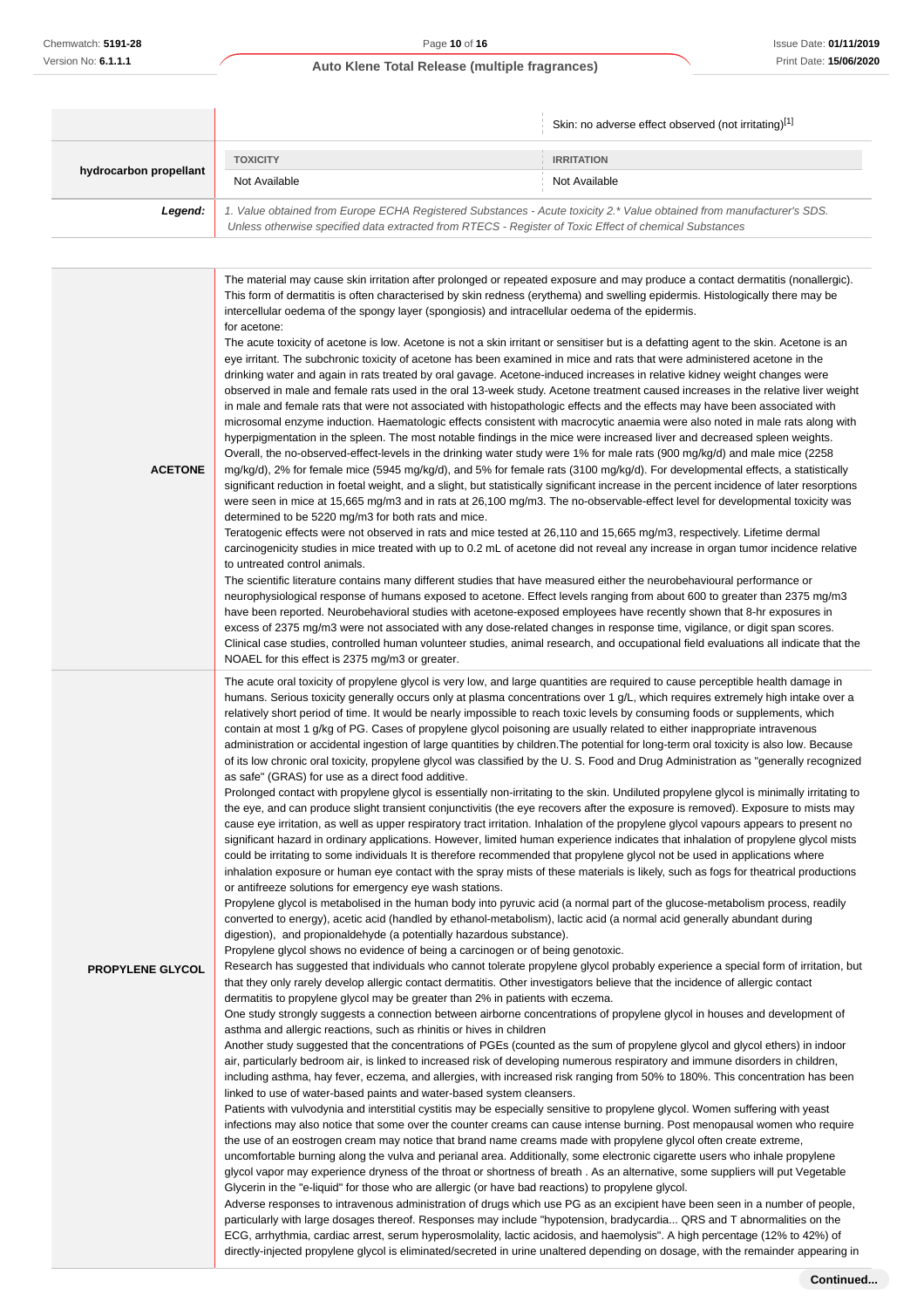|                                         | its glucuronide-form. The speed of renal filtration decreases as dosage increases, which may be due to propylene glycol's mild<br>anesthetic / CNS-depressant -properties as an alcohol. In one case, intravenous administration of propylene glycol-suspended<br>nitroglycerin to an elderly man may have induced coma and acidosis.<br>Propylene glycol is an approved food additive for dog food under the category of animal feed and is generally recognized as safe<br>for dogs with an LD50 of 9 mL/kg. The LD50 is higher for most laboratory animals (20 mL/kg)<br>Similarly, propylene glycol is an approved food additive for human food as well. The exception is that it is prohibited for use in<br>food for cats due to links to Heinz body anemia.<br>The material may cause skin irritation after prolonged or repeated exposure and may produce a contact dermatitis (nonallergic).<br>This form of dermatitis is often characterised by skin redness (erythema) and swelling the epidermis. Histologically there may be<br>intercellular oedema of the spongy layer (spongiosis) and intracellular oedema of the epidermis.                                                                                                                                                                                                                                                                                                                                                                                                                                                                                                                                                                                                                                                                                                                                                                                                                                                                                                                                                                                                                                                                                                                                                                                                                                                                                                                                                                                                                                                                                                                                                                                                                                                                                                                                                                                                                                                                                                                                                                                                                                                                                                                                                                                                                                                                                                                                                                                                                                                                                                                                                                                                                                                                                                                                                                                                                                                                                                                                                                                                                                                                                                                                                                                                                                                                                                                                                                                                                                                                                                                                                                                                        |
|-----------------------------------------|-------------------------------------------------------------------------------------------------------------------------------------------------------------------------------------------------------------------------------------------------------------------------------------------------------------------------------------------------------------------------------------------------------------------------------------------------------------------------------------------------------------------------------------------------------------------------------------------------------------------------------------------------------------------------------------------------------------------------------------------------------------------------------------------------------------------------------------------------------------------------------------------------------------------------------------------------------------------------------------------------------------------------------------------------------------------------------------------------------------------------------------------------------------------------------------------------------------------------------------------------------------------------------------------------------------------------------------------------------------------------------------------------------------------------------------------------------------------------------------------------------------------------------------------------------------------------------------------------------------------------------------------------------------------------------------------------------------------------------------------------------------------------------------------------------------------------------------------------------------------------------------------------------------------------------------------------------------------------------------------------------------------------------------------------------------------------------------------------------------------------------------------------------------------------------------------------------------------------------------------------------------------------------------------------------------------------------------------------------------------------------------------------------------------------------------------------------------------------------------------------------------------------------------------------------------------------------------------------------------------------------------------------------------------------------------------------------------------------------------------------------------------------------------------------------------------------------------------------------------------------------------------------------------------------------------------------------------------------------------------------------------------------------------------------------------------------------------------------------------------------------------------------------------------------------------------------------------------------------------------------------------------------------------------------------------------------------------------------------------------------------------------------------------------------------------------------------------------------------------------------------------------------------------------------------------------------------------------------------------------------------------------------------------------------------------------------------------------------------------------------------------------------------------------------------------------------------------------------------------------------------------------------------------------------------------------------------------------------------------------------------------------------------------------------------------------------------------------------------------------------------------------------------------------------------------------------------------------------------------------------------------------------------------------------------------------------------------------------------------------------------------------------------------------------------------------------------------------------------------------------------------------------------------------------------------------------------------------------------------------------------------------------------------------------------------------------------------------------------------------------------|
| <b>HYDROCARBON</b><br><b>PROPELLANT</b> | No significant acute toxicological data identified in literature search.<br>for Petroleum Hydrocarbon Gases:<br>In many cases, there is more than one potentially toxic constituent in a refinery gas. In those cases, the constituent that is most<br>toxic for a particular endpoint in an individual refinery stream is used to characterize the endpoint hazard for that stream. The<br>hazard potential for each mammalian endpoint for each of the petroleum hydrocarbon gases is dependent upon each petroleum<br>hydrocarbon gas constituent endpoint toxicity values (LC50, LOAEL, etc.) and the relative concentration of the constituent<br>present in that gas. It should also be noted that for an individual petroleum hydrocarbon gas, the constituent characterizing<br>toxicity may be different for different mammalian endpoints, again, being dependent upon the concentration of the different<br>constituents in each, distinct petroleum hydrocarbon gas.<br>All Hydrocarbon Gases Category members contain primarily hydrocarbons (i.e., alkanes and alkenes) and occasionally<br>asphyxiant gases like hydrogen. The inorganic components of the petroleum hydrocarbon gases are less toxic than the C1 - C4<br>and C5 - C6 hydrocarbon components to both mammalian and aquatic organisms. Unlike other petroleum product categories<br>(e.g. gasoline, diesel fuel, lubricating oils, etc.), the inorganic and hydrocarbon constituents of hydrocarbon gases can be<br>evaluated for hazard individually to then predict the screening level hazard of the Category members<br>Acute toxicity: No acute toxicity LC50 values have been derived for the C1 -C4 and C5-C6 hydrocarbon (HC) fractions because<br>no mortality was observed at the highest exposure levels tested $(-5 \text{ mg/l})$ for these petroleum hydrocarbon gas constituents.<br>The order of acute toxicity of petroleum hydrocarbon gas constituents from most to least toxic is:<br>C5-C6 HCs (LC50 > 1063 ppm) > C1-C4 HCs (LC50 > 10,000 ppm) > benzene (LC50 = 13,700 ppm) > butadiene (LC50 =<br>129,000 ppm) > asphyxiant gases (hydrogen, carbon dioxide, nitrogen).<br>Repeat dose toxicity: With the exception of the asphyxiant gases, repeated dose toxicity has been observed in individual<br>selected petroleum hydrocarbon gas constituents. Based upon LOAEL values, the order of order of repeated-dose toxicity of<br>these constituents from most toxic to the least toxic is:<br>Benzene (LOAEL .>=10 ppm) >C1-C4 HCs (LOAEL = 5,000 ppm; assumed to be 100% 2-butene) > C5-C6 HCs (LOAEL = 6,625<br>ppm) > butadiene (LOAEL = 8,000 ppm) > asphyxiant gases (hydrogen, carbon dioxide, nitrogen).<br>Genotoxicity:<br>In vitro: The majority of the Petroleum Hydrocarbon Gases Category components are negative for in vitro genotoxicity. The<br>exceptions are: benzene and 1,3-butadiene, which are genotoxic in bacterial and mammalian in vitro test systems.<br>In vivo: The majority of the Petroleum Hydrocarbon Gases Category components are negative for in vivo genotoxicity. The<br>exceptions are benzene and 1,3-butadiene, which are genotoxic in in vivo test systems<br>Developmental toxicity: Developmental effects were induced by two of the petroleum hydrocarbon gas constituents, benzene<br>and the C5 -C6 hydrocarbon fraction. No developmental toxicity was observed at the highest exposure levels tested for the other<br>petroleum hydrocarbon gas constituents tested for this effect. The asphyxiant gases have not been tested for developmental<br>toxicity. Based on LOAEL and NOAEL values, the order of acute toxicity of these constituents from most to least toxic is:<br>Benzene (LOAEL = 20 ppm) > butadiene (NOAEL .>=1,000 ppm) > C5-C6 HCs (LOAEL = 3,463 ppm) > C1-C4 HCs (NOAEL<br>>=5,000 ppm; assumed to be 100% 2-butene) > asphyxiant gases (hydrogen, carbon dioxide, nitrogen).<br>Reproductive toxicity: Reproductive effects were induced by only two petroleum hydrocarbon gas constituents, benzene and<br>isobutane (a constituent of the the C1-C4 hydrocarbon fraction). No reproductive toxicity was observed at the highest exposure<br>levels tested for the other petroleum hydrocarbon gas constituents tested for this effect. The asphyxiant gases have not been<br>tested for reproductive toxicity. Based on LOAEL and NOAEL values, the order of reproductive toxicity of these constituents from<br>most to least toxic is:<br>Benzene (LOAEL = 300 ppm) > butadiene (NOAEL .>=6,000 ppm) > C5-C6 HCs (NOAEL .>=6,521 ppm) > C1-C4 HCs (LOAEL<br>= 9,000 ppm; assumed to be 100% isobutane) > asphyxiant gases (hydrogen, carbon dioxide, nitrogen) |

| <b>Acute Toxicity</b>                       | ×            | Carcinogenicity                 | ×                                                                                                                                                                                                                                |
|---------------------------------------------|--------------|---------------------------------|----------------------------------------------------------------------------------------------------------------------------------------------------------------------------------------------------------------------------------|
| <b>Skin Irritation/Corrosion</b>            | $\checkmark$ | Reproductivity                  | ×                                                                                                                                                                                                                                |
| <b>Serious Eye</b><br>Damage/Irritation     | ✔            | <b>STOT - Single Exposure</b>   | v                                                                                                                                                                                                                                |
| <b>Respiratory or Skin</b><br>sensitisation | ×            | <b>STOT - Repeated Exposure</b> | $\boldsymbol{\mathsf{x}}$                                                                                                                                                                                                        |
| <b>Mutagenicity</b>                         | ×            | <b>Aspiration Hazard</b>        | $\boldsymbol{\mathsf{x}}$                                                                                                                                                                                                        |
|                                             |              |                                 | $\mathbf{r}$ , and the set of the set of the set of the set of the set of the set of the set of the set of the set of the set of the set of the set of the set of the set of the set of the set of the set of the set of the set |

Legend:  $\mathsf{X}$  - Data either not available or does not fill the criteria for classification  $\blacktriangleright$  – Data available to make classification

## **SECTION 12 ECOLOGICAL INFORMATION**

## **Toxicity**

**Auto Klene Total Release (multiple fragrances)** **ENDPOINT TEST DURATION (HR) SPECIES VALUE SOURCE**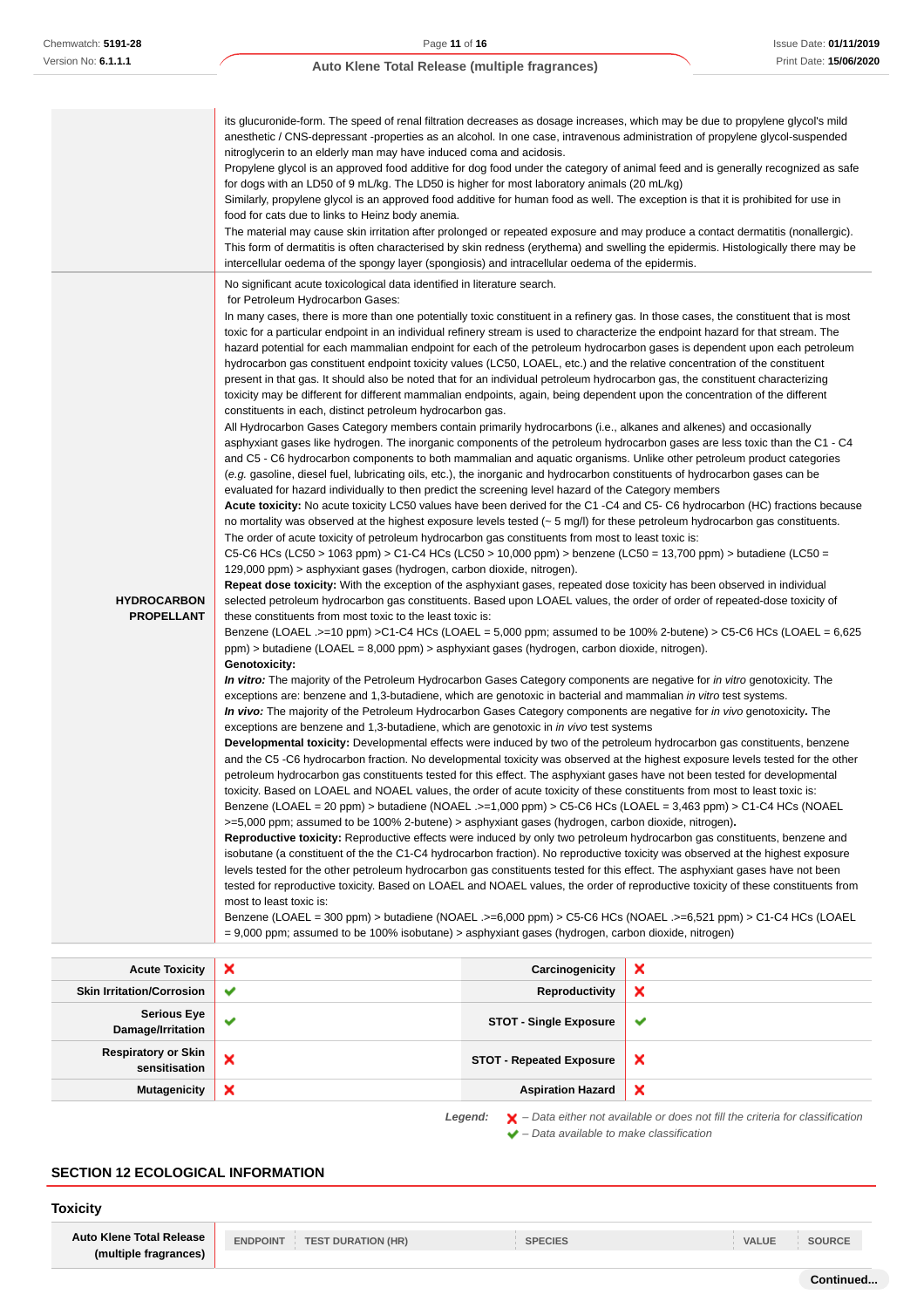|                        | Not<br>Available | Not Available             | Not Available                 | <b>Not</b><br>Available | Not<br>Available |
|------------------------|------------------|---------------------------|-------------------------------|-------------------------|------------------|
|                        | <b>ENDPOINT</b>  | <b>TEST DURATION (HR)</b> | <b>SPECIES</b>                | VALUE                   | <b>SOURCE</b>    |
|                        | LC50             | 96                        | Fish                          | 5-540mg/L               | $\overline{2}$   |
| acetone                | <b>EC50</b>      | 48                        | Crustacea                     | $>100$ mg/L             | 4                |
|                        | <b>EC50</b>      | 96                        | Algae or other aquatic plants | 20.565mg/L              | 4                |
|                        | <b>NOEC</b>      | 240                       | Crustacea                     | 1-866mg/L               | $\overline{2}$   |
|                        | <b>ENDPOINT</b>  | <b>TEST DURATION (HR)</b> | <b>SPECIES</b>                | <b>VALUE</b>            | <b>SOURCE</b>    |
|                        | <b>LC50</b>      | 96                        | <b>Fish</b>                   | $>10$ -mg/L             | 2                |
| propylene glycol       | <b>EC50</b>      | 48                        | Crustacea                     | 43-500mg/L              | $\overline{2}$   |
|                        | <b>EC50</b>      | 96                        | Algae or other aquatic plants | $19-mg/L$               | $\overline{2}$   |
|                        | <b>NOEC</b>      | 168                       | Fish                          | 11-530mg/L              | $\overline{2}$   |
|                        | <b>ENDPOINT</b>  | <b>TEST DURATION (HR)</b> | <b>SPECIES</b>                | <b>VALUE</b>            | <b>SOURCE</b>    |
|                        | LC50             | 96                        | <b>Fish</b>                   | 24.11mg/L               | 2                |
| hydrocarbon propellant | <b>EC50</b>      | 96                        | Algae or other aquatic plants | 7.71mg/L                | 2                |
|                        | <b>LC50</b>      | 96                        | Fish                          | 24.11mg/L               | $\overline{2}$   |
|                        | EC50             | 96                        | Algae or other aquatic plants | 7.71mg/L                | $\overline{2}$   |

for Petroleum Hydrocarbon Gases:

Vendor Data

#### **Environmental fate:**

The environmental fate characteristics of petroleum hydrocarbon gases are governed by these physical-chemical attributes. All components of these gases will partition to the air where interaction with hydroxyl radicals is an important fate process. Hydrocarbons having molecular weights represented in these streams are inherently biodegradable, but their tendency to partition to the atmosphere would prevent their biotic degradation in water and soils. However, if higher molecular weight fractions of these streams enter the aquatic or terrestrial environment, biodegradation may be an important fate mechanism.

The majority of components making up hydrocarbon gases typically have low melting and boiling points. They also have high vapor pressures and low octanol/water partition coefficients. The aqueous solubilities of these substances vary, and range from approximately 22 parts per million to several hundred parts per million. The environmental fate characteristics of refinery gases are governed by these physical-chemical attributes. Components of the hydrocarbon gas streams will partition to the air, and photodegradation reactions will be an important fate process for many of the hydrocarbon components. The hydrocarbons in these mixtures are inherently biodegradable, but due to their tendency to partition to the atmosphere, biodegradation is not anticipated to be an important fate mechanisms. However, if released to water or soil, some of the higher molecular weight fractions may become available for microbial attack. The inorganic gases are chemically stable and may be lost to the atmosphere or simply become involved in the environmental recycling of their atoms. Some show substantial water solubility, but their volatility eventually causes these gases to enter the atmosphere.

Substances in Refinery Gases that volatilise to air may undergo a gas-phase oxidation reaction with photochemically produced hydroxyl radicals (OH-). Atmospheric oxidation as a result of hydroxyl radical attack is not direct photochemical degradation, but rather indirect degradation Indirect photodegradation of the hydrocarbon components in Refinery Gases can be an important fate process for these constituents. In general, half lives decrease with increasing carbon chain length. Half lives for this fraction of Refinery Gases ranged from 960 days (methane) to 0.16 days (butadiene). The constituents of the C5- C6 hydrocarbon fraction have photodegradation half-lives of approximately two days.

The hydrocarbon and non-hydrocarbon constituents in Refinery Gases do not contain the functional groups or chemical linkages known to undergo hydrolysis reactions. Therefore hydrolysis will not play an important role in the environmental fate for the components in Refinery Gas streams.

Biodegradation of the hydrocarbon components in refinery gases may occur in soil and water. Gaseous hydrocarbons are widespread in nature and numerous types of microbes have evolved which are capable of oxidizing these substances as their sole energy source . Although volatilization is the predominant behavior for these gases, sufficient aqueous solubility and bioavailability is exhibited by these compounds. The use of gaseous carbon sources for cell growth is common among autotrophic organisms . Higher chain length hydrocarbons typical of naphtha streams also are known to inherently biodegrade in the environment **Ecotoxicity:**

Acute LC/EC50 values for the hydrocarbon components of these gas streams ranged roughly from 1 to 100 mg/L.

Although the LC/EC50 data for the individual gases illustrate the potential toxicity to aquatic organisms, aqueous concentrations from releases of these gases would likely not persist in the aquatic environment for a sufficient duration to elicit toxicity. Based on a simple conceptual exposure model analysis, emissions of petroleum hydrocarbon gases to the atmosphere would not likely result in acutely toxic concentrations in adjacent water bodies because such emissions will tend to remain in the atmosphere.

Several of the constituents in refinery gases were shown to be highly hazardous to aquatic organisms in laboratory toxicity tests where exposure concentrations can be maintained over time. Hydrogen sulfide was shown to be the most toxic constituent to fish (LC50 ranged 0.007 to 0.2 mg/L) and invertebrates (EC50 ranged 0.022 to 1.07 mg/L), although several LC/EC50 values for ammonia also were below 1 mg/l for these organisms (0.083 to 4.6 mg/L and 0.53 to 22.8 mg/L, respectively).

for acetone: log Kow: -0.24 Half-life (hr) air: 312-1896 Half-life (hr) H2O surface water: 20 Henry's atm m3 /mol: 3.67E-05 BOD 5: 0.31-1.76,46-55%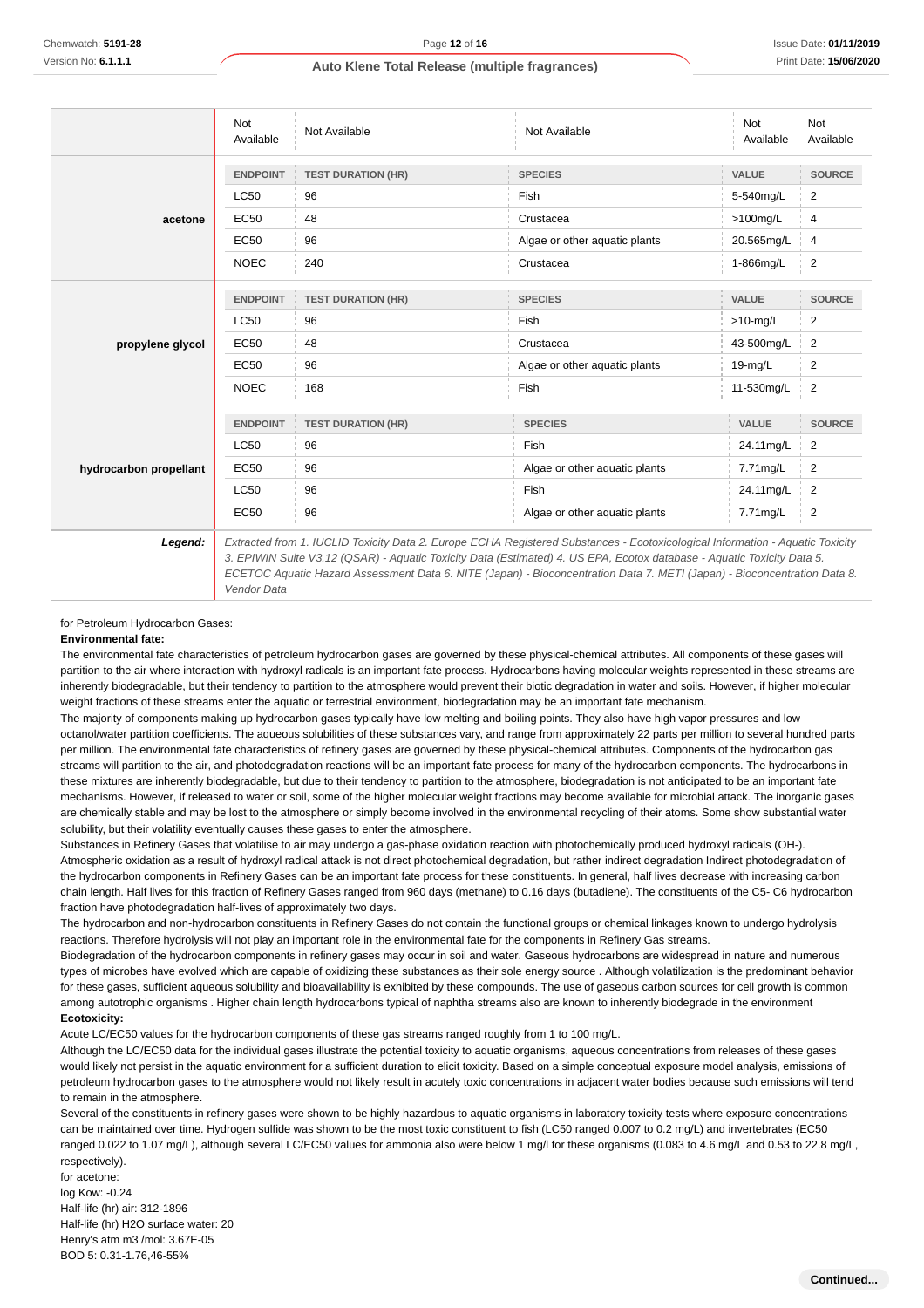COD: 1.12-2.07  $ThOD: 2.2$ BCF: 0.69

#### **Environmental fate:**

Acetone preferentially locates in the air compartment when released to the environment. A substantial amount of acetone can also be found in water, which is consistent with the high water to air partition coefficient and its small, but detectable, presence in rain water, sea water, and lake water samples. Very little acetone is expected to reside in soil, biota, or suspended solids. This is entirely consistent with the physical and chemical properties of acetone and with measurements showing a low propensity for soil absorption and a high preference for moving through the soil and into the ground water

In air, acetone is lost by photolysis and reaction with photochemically produced hydroxyl radicals; the estimated half-life of these combined processes is about 22 days. The relatively long half-life allows acetone to be transported long distances from its emission source.

Acetone is highly soluble and slightly persistent in water, with a half-life of about 20 hours; it is minimally toxic to aquatic life.

Acetone released to soil volatilises although some may leach into the ground where it rapidly biodegrades.

Acetone does not concentrate in the food chain.

Acetone meets the OECD definition of readily biodegradable which requires that the biological oxygen demand (BOD) is at least 70% of the theoretical oxygen demand (THOD) within the 28-day test period

Drinking Water Standard: none available.

Soil Guidelines: none available.

Air Quality Standards: none available.

#### **Ecotoxicity:**

Testing shows that acetone exhibits a low order of toxicity

Fish LC50: brook trout 6070 mg/l; fathead minnow 15000 mg/l

Bird LC0 (5 day): Japanese quail, ring-neck pheasant 40,000 mg/l

Daphnia magna LC50 (48 h): 15800 mg/l; NOEC 8500 mg/l

Aquatic invertebrate 2100 - 16700 mg/l

Aquatic plant NOEC: 5400-7500 mg/l

Daphnia magna chronic NOEC 1660 mg/l

Acetone vapors were shown to be relatively toxic to two types insects and their eggs. The time to 50% lethality (LT50) was found to be 51.2 hr and 67.9 hr when the flour beetle (Tribolium confusum) and the flour moth (Ephestia kuehniella) were exposed to an airborne acetone concentration of 61.5 mg/m3. The LT50 values for the eggs were 30-50% lower than for the adult. The direct application of acetone liquid to the body of the insects or surface of the eggs did not, however, cause any mortality.

The ability of acetone to inhibit cell multiplication has been examined in a wide variety of microorganisms. The results have generally indicated mild to minimal toxicity with NOECs greater than 1700 mg/L for exposures lasting from 6 hr to 4 days. Longer exposure periods of 7 to 8 days with bacteria produced mixed results; but overall the data indicate a low degree of toxicity for acetone. The only exception to these findings were the results obtained with the flagellated protozoa (Entosiphon sulcatum) which yielded a 3-day NOEC of 28 mg/L.

#### **Persistence and degradability**

| Ingredient       | Persistence: Water/Soil     | Persistence: Air                 |
|------------------|-----------------------------|----------------------------------|
| acetone          | LOW (Half-life $= 14$ days) | MEDIUM (Half-life = 116.25 days) |
| propylene glycol | ∟OW                         | LOW                              |

#### **Bioaccumulative potential**

| Ingredient       | <b>Bioaccumulation</b> |
|------------------|------------------------|
| acetone          | LOW (BCF = $0.69$ )    |
| propylene glycol | LOW (BCF = 1)          |

#### **Mobility in soil**

| Ingredient       | <b>Mobility</b>      |
|------------------|----------------------|
| acetone          | $HIGH (KOC = 1.981)$ |
| propylene glycol | $HIGH (KOC = 1)$     |

## **SECTION 13 DISPOSAL CONSIDERATIONS**

| Waste treatment methods                |                                                                                                                                                                                                                                                                                      |  |
|----------------------------------------|--------------------------------------------------------------------------------------------------------------------------------------------------------------------------------------------------------------------------------------------------------------------------------------|--|
| <b>Product / Packaging</b><br>disposal | Consult State Land Waste Management Authority for disposal.<br>Discharge contents of damaged aerosol cans at an approved site.<br>Allow small quantities to evaporate.<br>DO NOT incinerate or puncture aerosol cans.<br>Bury residues and emptied aerosol cans at an approved site. |  |

## **SECTION 14 TRANSPORT INFORMATION**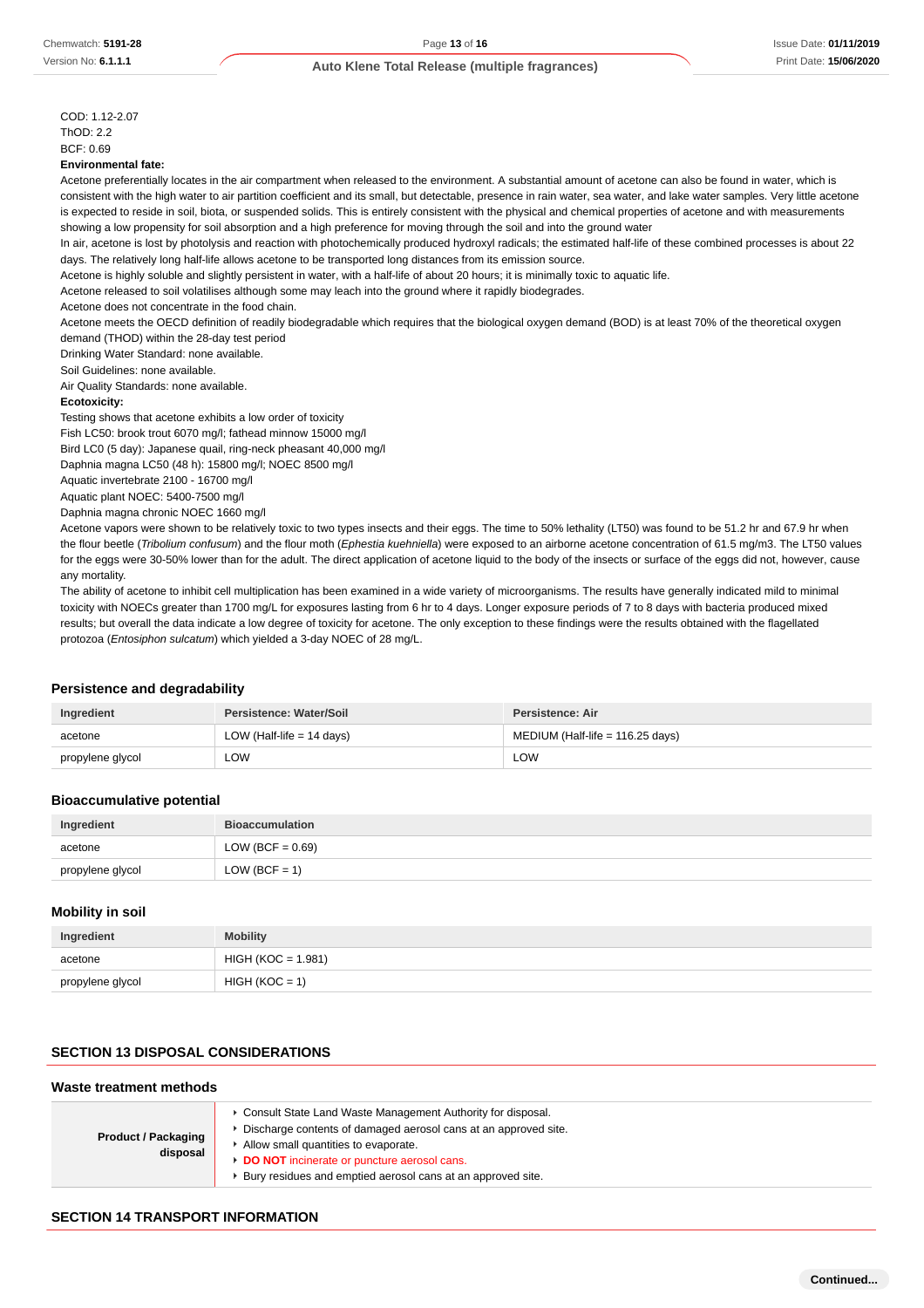## **Labels Required**

| Marine Pollutant NO |                |
|---------------------|----------------|
| HAZCHEM             | Not Applicable |

## **Land transport (ADG)**

| <b>UN number</b>                | 1950                                                                       |  |  |
|---------------------------------|----------------------------------------------------------------------------|--|--|
| UN proper shipping name         | <b>AEROSOLS</b>                                                            |  |  |
| Transport hazard class(es)      | Class<br>2.1<br>Subrisk<br>Not Applicable                                  |  |  |
| Packing group                   | Not Applicable                                                             |  |  |
| <b>Environmental hazard</b>     | Not Applicable                                                             |  |  |
| Special precautions for<br>user | Special provisions<br>63 190 277 327 344 381<br>Limited quantity<br>1000ml |  |  |

## **Air transport (ICAO-IATA / DGR)**

| <b>UN number</b>                | 1950                                                                                                                                                                                                                                                                                        |                                                                    |  |
|---------------------------------|---------------------------------------------------------------------------------------------------------------------------------------------------------------------------------------------------------------------------------------------------------------------------------------------|--------------------------------------------------------------------|--|
| UN proper shipping name         | Aerosols, flammable                                                                                                                                                                                                                                                                         |                                                                    |  |
| Transport hazard class(es)      | <b>ICAO/IATA Class</b><br>2.1<br>ICAO / IATA Subrisk<br>Not Applicable<br><b>ERG Code</b><br>10 <sub>L</sub>                                                                                                                                                                                |                                                                    |  |
| Packing group                   | Not Applicable                                                                                                                                                                                                                                                                              |                                                                    |  |
| <b>Environmental hazard</b>     | Not Applicable                                                                                                                                                                                                                                                                              |                                                                    |  |
| Special precautions for<br>user | Special provisions<br>Cargo Only Packing Instructions<br>Cargo Only Maximum Qty / Pack<br>Passenger and Cargo Packing Instructions<br>Passenger and Cargo Maximum Qty / Pack<br>Passenger and Cargo Limited Quantity Packing Instructions<br>Passenger and Cargo Limited Maximum Qty / Pack | A145 A167 A802<br>203<br>150 kg<br>203<br>75 kg<br>Y203<br>30 kg G |  |

## **Sea transport (IMDG-Code / GGVSee)**

| <b>UN number</b>                | 1950                                                                 |                                                      |  |  |
|---------------------------------|----------------------------------------------------------------------|------------------------------------------------------|--|--|
| UN proper shipping name         | <b>AEROSOLS</b>                                                      |                                                      |  |  |
| Transport hazard class(es)      | <b>IMDG Class</b><br>2.1<br>Not Applicable<br><b>IMDG Subrisk</b>    |                                                      |  |  |
| Packing group                   | Not Applicable                                                       |                                                      |  |  |
| <b>Environmental hazard</b>     | Not Applicable                                                       |                                                      |  |  |
| Special precautions for<br>user | <b>EMS Number</b><br>Special provisions<br><b>Limited Quantities</b> | $F-D$ , S-U<br>63 190 277 327 344 381 959<br>1000 ml |  |  |

# **Transport in bulk according to Annex II of MARPOL and the IBC code**

Not Applicable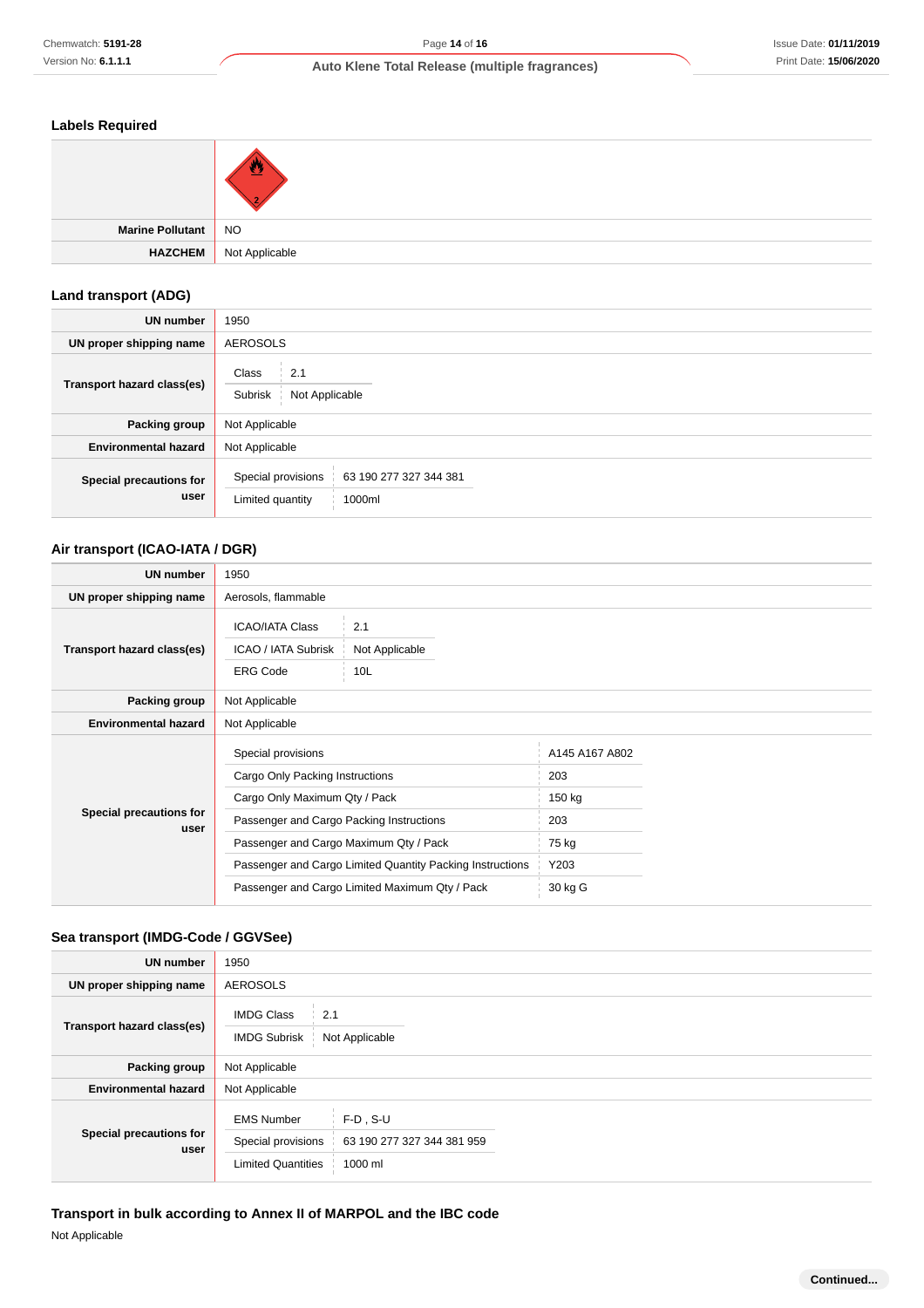## **SECTION 15 REGULATORY INFORMATION**

## **Safety, health and environmental regulations / legislation specific for the substance or mixture**

#### **ACETONE IS FOUND ON THE FOLLOWING REGULATORY LISTS**

Australia Hazardous Chemical Information System (HCIS) - Hazardous Chemicals Australia Inventory of Chemical Substances (AICS)

Australia Standard for the Uniform Scheduling of Medicines and Poisons (SUSMP) - Schedule 5

#### **PROPYLENE GLYCOL IS FOUND ON THE FOLLOWING REGULATORY LISTS**

Australia Inventory of Chemical Substances (AICS) Australia Standard for the Uniform Scheduling of Medicines and Poisons (SUSMP) - Schedule 5

#### **HYDROCARBON PROPELLANT IS FOUND ON THE FOLLOWING REGULATORY LISTS**

| Australia Hazardous Chemical Information System (HCIS) - Hazardous | Australia Standard for the Uniform Scheduling of Medicines and Poisons |
|--------------------------------------------------------------------|------------------------------------------------------------------------|
| Chemicals                                                          | (SUSMP) - Schedule 5                                                   |
| Australia Inventory of Chemical Substances (AICS)                  | Chemical Footprint Project - Chemicals of High Concern List            |

#### **National Inventory Status**

| <b>National Inventory</b>               | <b>Status</b>                                                                                                                                                                                               |  |
|-----------------------------------------|-------------------------------------------------------------------------------------------------------------------------------------------------------------------------------------------------------------|--|
| Australia - AICS                        | Yes                                                                                                                                                                                                         |  |
| Canada - DSL                            | Yes                                                                                                                                                                                                         |  |
| Canada - NDSL                           | No (acetone; propylene glycol; hydrocarbon propellant)                                                                                                                                                      |  |
| China - IECSC                           | Yes                                                                                                                                                                                                         |  |
| Europe - EINEC / ELINCS /<br><b>NLP</b> | Yes                                                                                                                                                                                                         |  |
| Japan - ENCS                            | Yes                                                                                                                                                                                                         |  |
| Korea - KECI                            | Yes                                                                                                                                                                                                         |  |
| New Zealand - NZIoC                     | Yes                                                                                                                                                                                                         |  |
| Philippines - PICCS                     | Yes                                                                                                                                                                                                         |  |
| USA - TSCA                              | Yes                                                                                                                                                                                                         |  |
| Taiwan - TCSI                           | Yes                                                                                                                                                                                                         |  |
| Mexico - INSQ                           | Yes                                                                                                                                                                                                         |  |
| Vietnam - NCI                           | Yes                                                                                                                                                                                                         |  |
| Russia - ARIPS                          | Yes                                                                                                                                                                                                         |  |
| Legend:                                 | Yes = All CAS declared ingredients are on the inventory<br>No = One or more of the CAS listed ingredients are not on the inventory and are not exempt from listing(see specific ingredients<br>in brackets) |  |

## **SECTION 16 OTHER INFORMATION**

| <b>Dovieu</b><br>Date |    |
|-----------------------|----|
| Init<br>Date<br>      | າຂ |

## **SDS Version Summary**

| <b>Version</b> | <b>Issue Date</b> | <b>Sections Updated</b>                                                        |
|----------------|-------------------|--------------------------------------------------------------------------------|
| 2.1.1.1        | 28/08/2015        | Classification, Personal Protection (eye)                                      |
| 6.1.1.1        | 01/11/2019        | One-off system update. NOTE: This may or may not change the GHS classification |

#### **Other information**

Classification of the preparation and its individual components has drawn on official and authoritative sources as well as independent review by the Chemwatch Classification committee using available literature references.

The SDS is a Hazard Communication tool and should be used to assist in the Risk Assessment. Many factors determine whether the reported Hazards are Risks in the workplace or other settings. Risks may be determined by reference to Exposures Scenarios. Scale of use, frequency of use and current or available engineering controls must be considered.

#### **Definitions and abbreviations**

PC-TWA: Permissible Concentration-Time Weighted Average